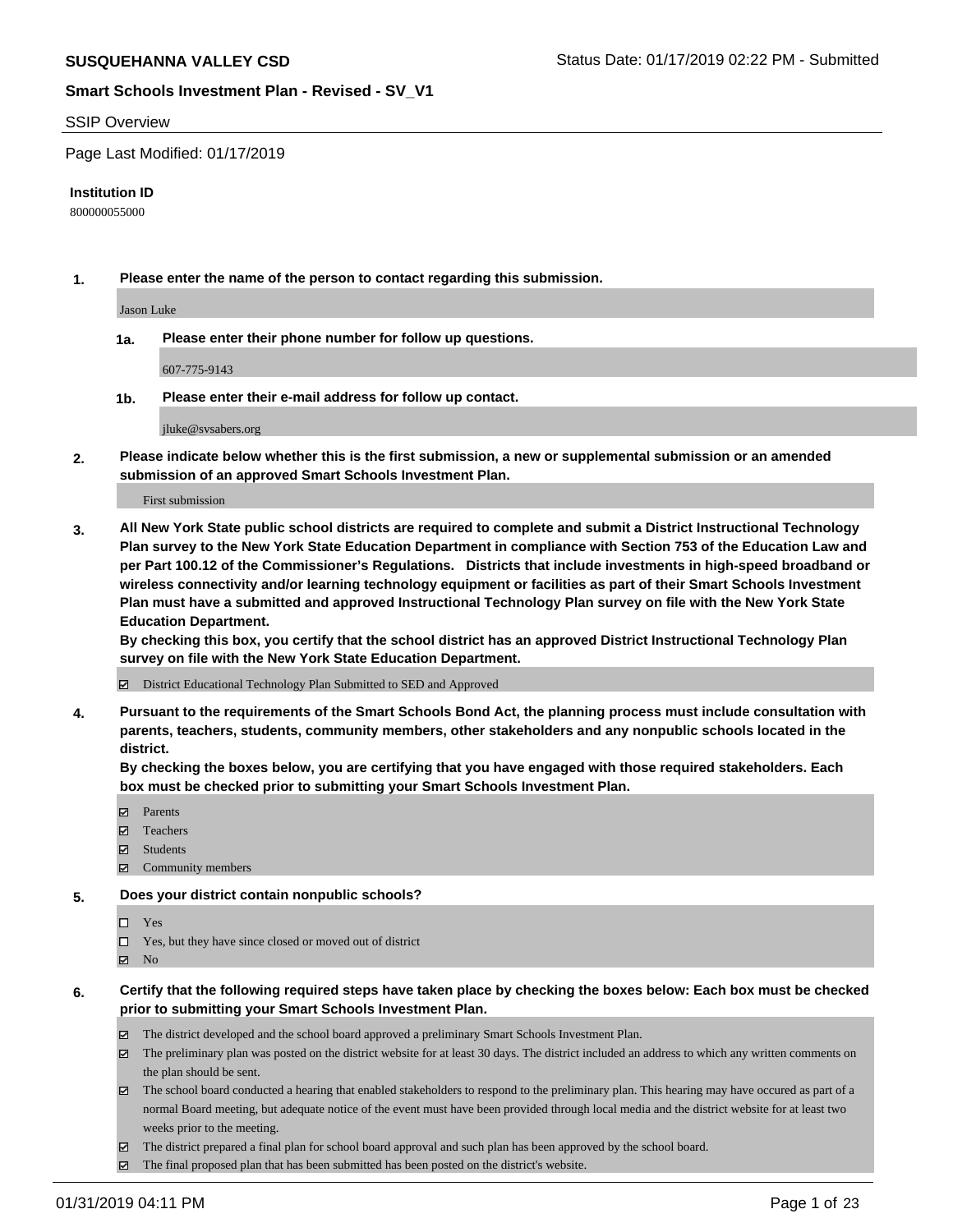### SSIP Overview

Page Last Modified: 01/17/2019

**6a. Please upload the proposed Smart Schools Investment Plan (SSIP) that was posted on the district's website, along with any supporting materials. Note that this should be different than your recently submitted Educational Technology Survey. The Final SSIP, as approved by the School Board, should also be posted on the website and remain there during the course of the projects contained therein.**

Projected Smart Schools Plan.pdf

**6b. Enter the webpage address where the final Smart Schools Investment Plan is posted. The Plan should remain posted for the life of the included projects.**

http://www.svsabers.org/Formsanddocuments.aspx

**7. Please enter an estimate of the total number of students and staff that will benefit from this Smart Schools Investment Plan based on the cumulative projects submitted to date.**

1,800

**8. An LEA/School District may partner with one or more other LEA/School Districts to form a consortium to pool Smart Schools Bond Act funds for a project that meets all other Smart School Bond Act requirements. Each school district participating in the consortium will need to file an approved Smart Schools Investment Plan for the project and submit a signed Memorandum of Understanding that sets forth the details of the consortium including the roles of each respective district.**

 $\Box$  The district plans to participate in a consortium to partner with other school district(s) to implement a Smart Schools project.

**9. Please enter the name and 6-digit SED Code for each LEA/School District participating in the Consortium.**

| <b>Partner LEA/District</b> | <b>ISED BEDS Code</b> |
|-----------------------------|-----------------------|
| (No Response)               | (No Response)         |

**10. Please upload a signed Memorandum of Understanding with all of the participating Consortium partners.**

(No Response)

**11. Your district's Smart Schools Bond Act Allocation is:**

\$1,594,225

**12. Final 2014-15 BEDS Enrollment to calculate Nonpublic Sharing Requirement**

|            | <b>Public Enrollment</b> | Nonpublic Enrollment | Total Enrollment | l Nonpublic Percentage |
|------------|--------------------------|----------------------|------------------|------------------------|
| Enrollment | .550                     |                      | .550.00          | 0.00                   |

**13. Enter the budget sub-allocations by category that you are submitting for approval at this time. If you are not budgeting SSBA funds for a category, please enter 0 (zero.) If the value entered is zero, you will not be required to complete that survey question.**

|                                            | Sub-Allocations | <b>Expenditure Totals</b> | Difference |
|--------------------------------------------|-----------------|---------------------------|------------|
| School Connectivity                        | 243,594.00      | 243,594.00                | 0.00       |
| Connectivity Projects for<br>l Communities | 0.00            | 0.00                      | 0.00       |
| Classroom Technology                       | 487,830.00      | 487,830.00                | 0.00       |
| Pre-Kindergarten Classrooms                | 0.00            | 0.00                      | 0.00       |
| Replace Transportable<br><b>Classrooms</b> | 0.00            | 0.00                      | 0.00       |
| High-Tech Security Features                |                 |                           |            |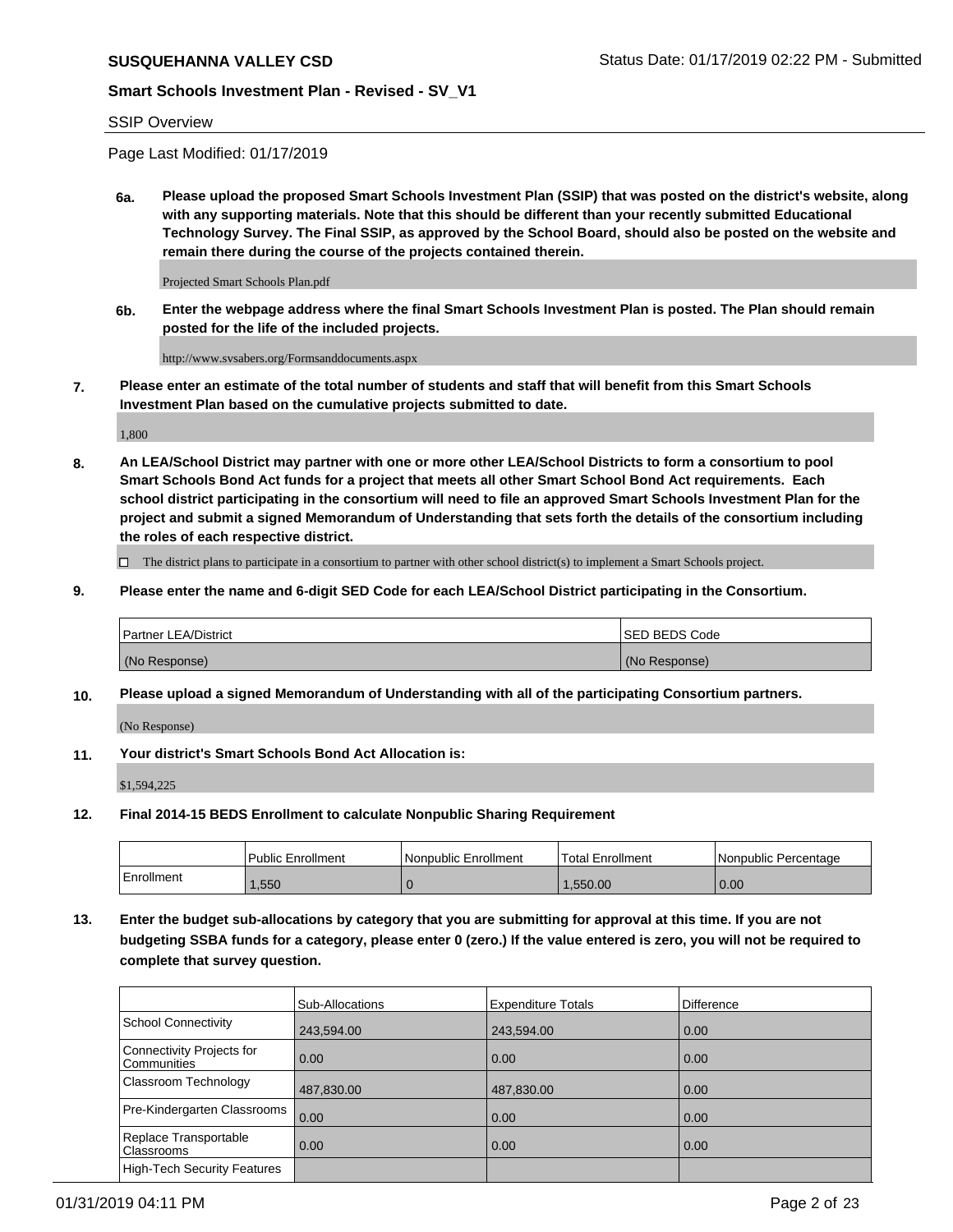# SSIP Overview

|                | Sub-Allocations | Expenditure Totals | Difference |
|----------------|-----------------|--------------------|------------|
|                | 749,479.00      | 749,479.00         | 10.00      |
| Nonpublic Loan | 0.00            | 0.00               | 0.00       |
| Totals:        | 1,480,903       | 1,480,903          | U          |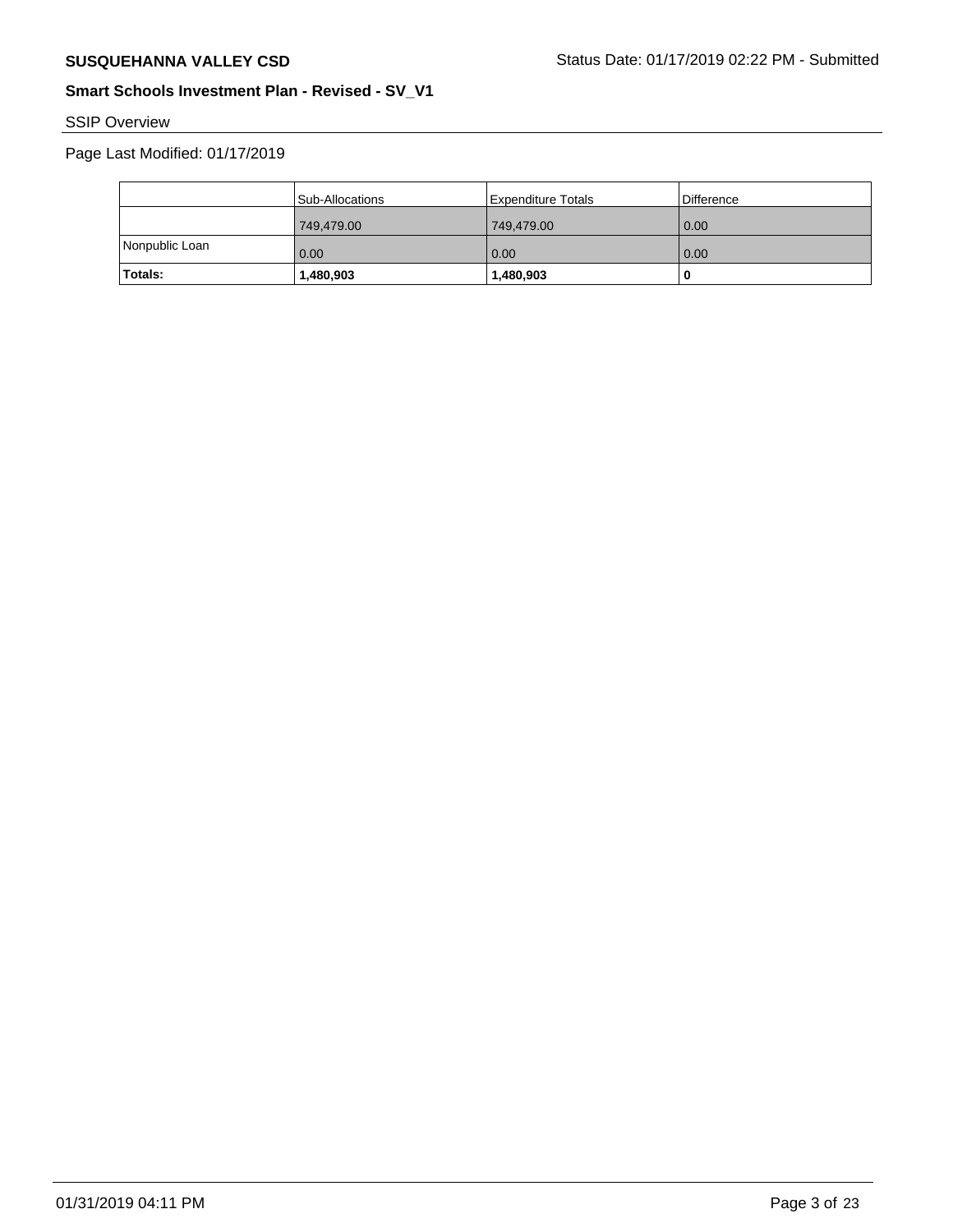### School Connectivity

Page Last Modified: 01/17/2019

- **1. In order for students and faculty to receive the maximum benefit from the technology made available under the Smart Schools Bond Act, their school buildings must possess sufficient connectivity infrastructure to ensure that devices can be used during the school day. Smart Schools Investment Plans must demonstrate that:**
	- **• sufficient infrastructure that meets the Federal Communications Commission's 100 Mbps per 1,000 students standard currently exists in the buildings where new devices will be deployed, or**
	- **• is a planned use of a portion of Smart Schools Bond Act funds, or**
	- **• is under development through another funding source.**

**Smart Schools Bond Act funds used for technology infrastructure or classroom technology investments must increase the number of school buildings that meet or exceed the minimum speed standard of 100 Mbps per 1,000 students and staff within 12 months. This standard may be met on either a contracted 24/7 firm service or a "burstable" capability. If the standard is met under the burstable criteria, it must be:**

**1. Specifically codified in a service contract with a provider, and**

**2. Guaranteed to be available to all students and devices as needed, particularly during periods of high demand, such as computer-based testing (CBT) periods.**

## **Please describe how your district already meets or is planning to meet this standard within 12 months of plan submission.**

The district had already accomplished this level of standard. The district's student enrollment on BEDS day of 2015-16 was 1510. Each of the buildings within the Susquehanna Valley CSD is configured with a 1Gbps uplink to the high school. The high school then connects to Broome Tioga BOCES via a 10 Gbps link and then a 3 Gbps link from there to the ISP/Internet. Smart Schools Bond Act funds would be used to maintain and increase these speeds.

- **1a. If a district believes that it will be impossible to meet this standard within 12 months, it may apply for a waiver of this requirement, as described on the Smart Schools website. The waiver must be filed and approved by SED prior to submitting this survey.**
	- $\Box$  By checking this box, you are certifying that the school district has an approved waiver of this requirement on file with the New York State Education Department.
- **2. Connectivity Speed Calculator (Required). If the district currently meets the required speed, enter "Currently Met" in the last box: Expected Date When Required Speed Will be Met.**

|                         | l Number of | Required Speed | Current Speed in Expected Speed |                | Expected Date                           |
|-------------------------|-------------|----------------|---------------------------------|----------------|-----------------------------------------|
|                         | Students    | lin Mbps       | Mbps                            | to be Attained | When Required                           |
|                         |             |                |                                 |                | l Within 12 Months ISpeed Will be Met l |
| <b>Calculated Speed</b> | 1,510       | 151.00         | 1000                            | 1000           | <b>NA</b>                               |

## **3. Describe how you intend to use Smart Schools Bond Act funds for high-speed broadband and/or wireless connectivity projects in school buildings.**

Technology infrastructure would be enhanced and updated at Susquehanna Valley High School, Richard T. Stank Middle School, F.P. Donnelly Elementary and Brookside Elementary. We will be investing in new wireless access points at all four schools including new wireless controllers. We will also do additional network infrastructure including UPS, switches and server upgrades.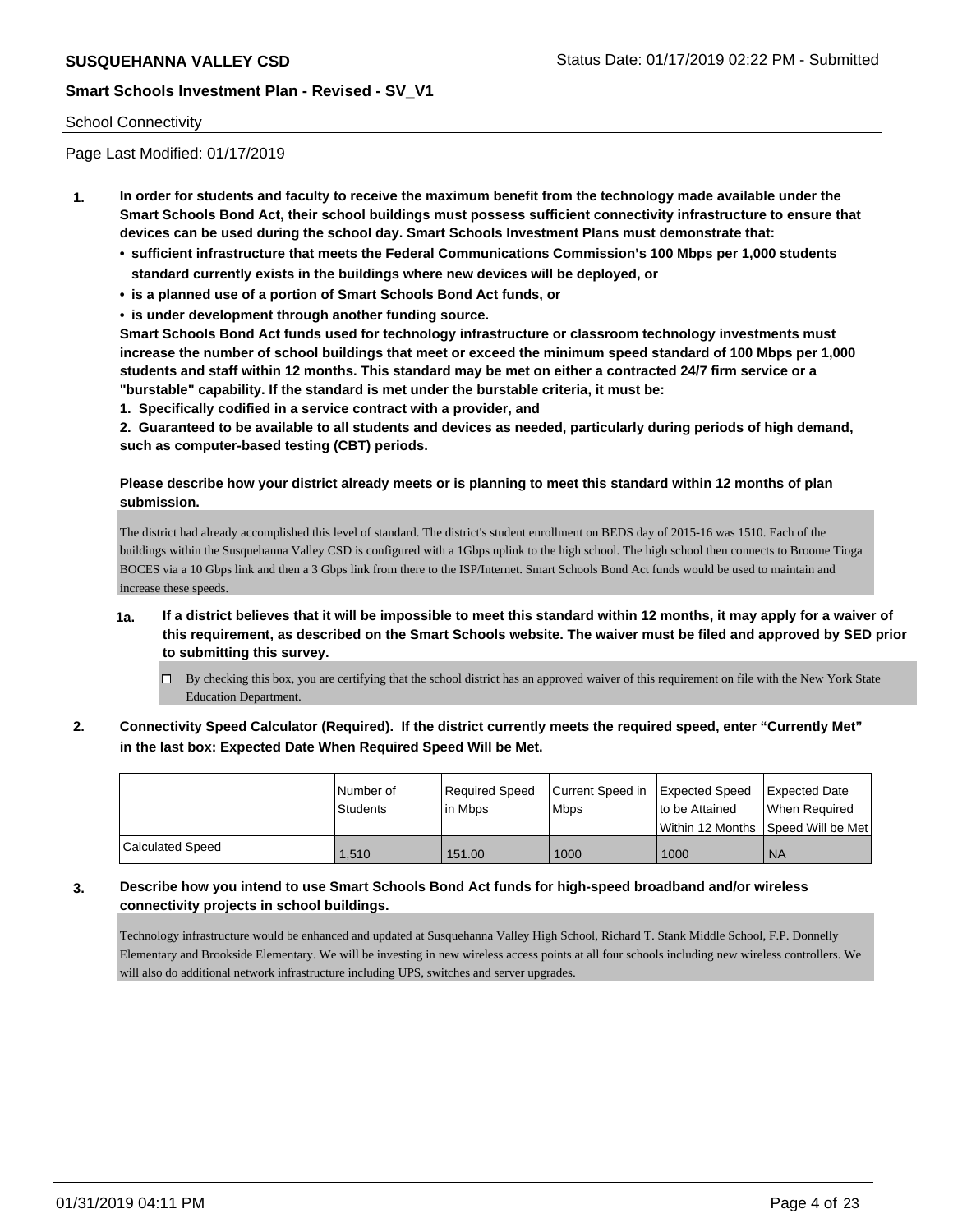#### School Connectivity

Page Last Modified: 01/17/2019

**4. Describe the linkage between the district's District Instructional Technology Plan and how the proposed projects will improve teaching and learning. (There should be a link between your response to this question and your responses to Question 1 in Section IV - NYSED Initiatives Alignment: "Explain how the district use of instructional technology will serve as a part of a comprehensive and sustained effort to support rigorous academic standards attainment and performance improvement for students."** 

### **Your answer should also align with your answers to the questions in Section II - Strategic Technology Planning and the associated Action Steps in Section III - Action Plan.)**

The Susquehanna Valley CSD currently has a one-to-one program for student devices starting in sixth grade and going through tenth grade. Next year, we will be expanding that program to include fourth and fifth grade in the elementary schools and eleventh and twelfth grade in the high school. We will be providing Chromebooks to all high school students and iPads to all students fourth grade through eighth grade with device clusters in the remaining grade levels.. Teachers have been using these devices to accomplish two goals: 1. To teach and model the proper use of technology for research and creatiion. 2. To teach and model digital citizenship. These goals reflecting the goals of our Technology Survey and the goals and mission statement of the district. For the 2015-2016 school year, approximately 280 additional iPads were purchased. Teachers have been trained over the past few summers on using these versatile devices. In the coming years, the plan is to move iPads to the elementary schools and use Chromebooks in the upper levels. iPads are more usable at the primary grades and they will continue to be supported.

**5. If the district wishes to have students and staff access the Internet from wireless devices within the school building, or in close proximity to it, it must first ensure that it has a robust Wi-Fi network in place that has sufficient bandwidth to meet user demand.**

**Please describe how you have quantified this demand and how you plan to meet this demand.**

The district determined the total number of wireless devices currently supported throughout the district and has implemented a centralized wireless controller managing 175 AP's throughout the district in order to support our one to one program. Using heat maps we have placed AP's throughout our buildings to ensure all area's have the proper coverage and have placed higher density AP's in our areas of heavy traffic.

**6. As indicated on Page 5 of the guidance, the Office of Facilities Planning will have to conduct a preliminary review of all capital projects, including connectivity projects. Please indicate on a separate row each project number given to you by the Office of Facilities Planning.**

| <b>Project Number</b>   |  |
|-------------------------|--|
| 03-06-01-06-0-014-011   |  |
| 03-06-01-06-0-003-013   |  |
|                         |  |
| $03-06-01-06-0-006-016$ |  |
| 03-06-01-06-0-010-012   |  |

**7. Certain high-tech security and connectivity infrastructure projects may be eligible for an expedited review process as determined by the Office of Facilities Planning.**

**Was your project deemed eligible for streamlined review?**

No

**8. Include the name and license number of the architect or engineer of record.**

| Name                  | License Number |
|-----------------------|----------------|
| <b>Steven Thesier</b> | 33513          |

#### **9. Public Loanable Expenditures**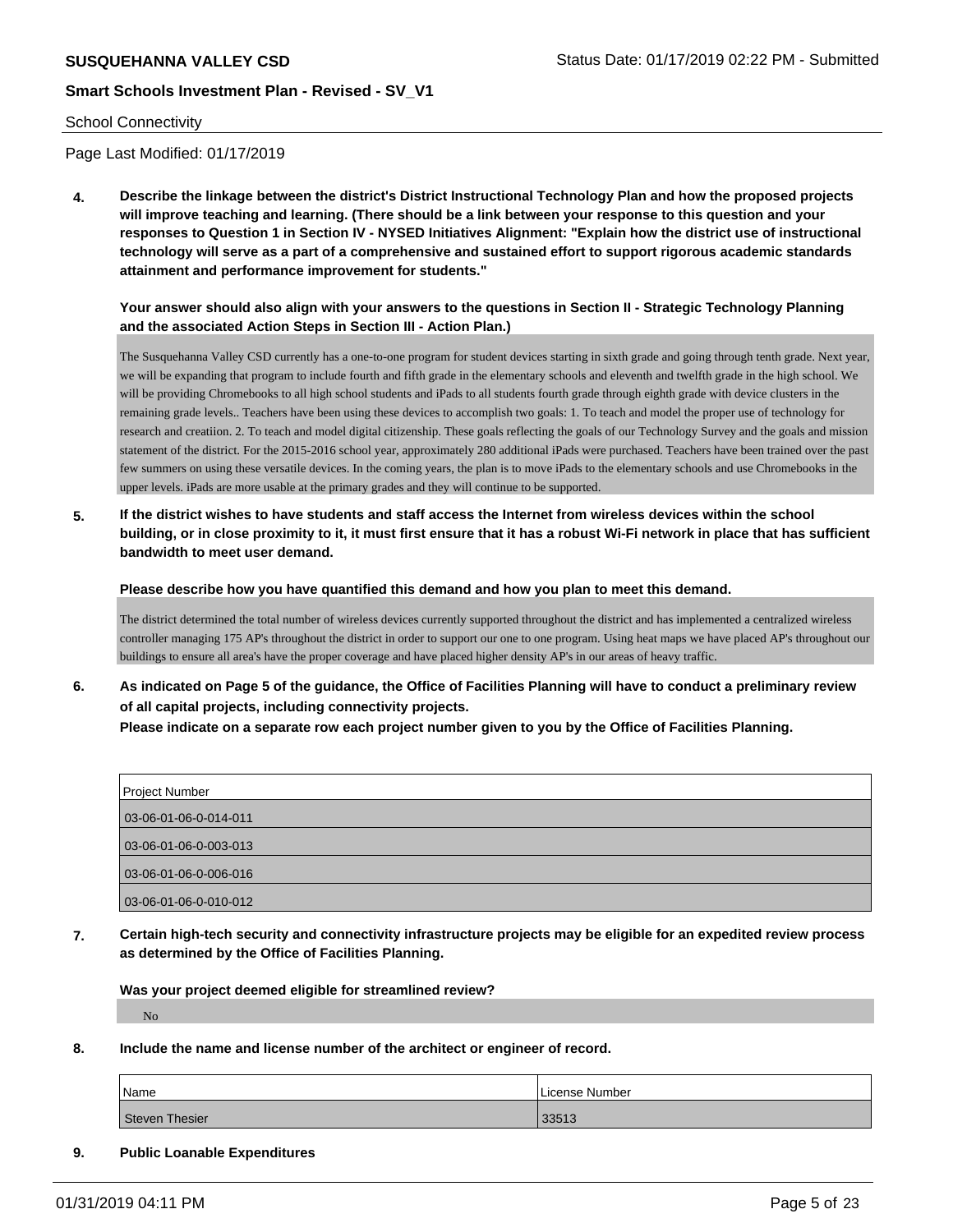# School Connectivity

Page Last Modified: 01/17/2019

| Select the allowable expenditure type.      | <b>PUBLIC</b> Items to be | l Quantitv       | Cost Per Item    | Total Cost |
|---------------------------------------------|---------------------------|------------------|------------------|------------|
| Repeat to add another item under each type. | l Purchased               |                  |                  |            |
| (No Response)                               | (No Response)             | (No<br>Response) | (No<br>Response) | 0.00       |
|                                             |                           |                  | 0.00             | -0         |

# **10. Public Non-Loanable Expenditures**

| Select the allowable expenditure<br>type.<br>Repeat to add another item under<br>each type. | <b>PUBLIC</b> Items to be purchased                                                    | Quantity       | Cost per Item | <b>Total Cost</b> |
|---------------------------------------------------------------------------------------------|----------------------------------------------------------------------------------------|----------------|---------------|-------------------|
| Network/Access Costs                                                                        | Aruba Policy Enforcement Firewall                                                      | 20             | 37.00         | 740.00            |
| <b>Network/Access Costs</b>                                                                 | Aruba AirWave                                                                          | 15             | 39.00         | 585.00            |
| <b>Network/Access Costs</b>                                                                 | Aruba LIC-AP Controller                                                                | 20             | 38.00         | 760.00            |
| <b>Network/Access Costs</b>                                                                 | Tripp Lite 1000VA 900W UPS Smart<br>Online LCD Tower 120V USB DB9<br><b>SNMP RT</b>    | 5              | 529.00        | 2,645.00          |
| <b>Connections/Components</b>                                                               | Tripp Lite UPS Web Management<br><b>Accessory Card SNMP Remote</b><br>Monitoring HTML5 | 19             | 231.00        | 4,389.00          |
| <b>Connections/Components</b>                                                               | <b>HPE Stacking cable</b>                                                              | 31             | 74.00         | 2,294.00          |
| <b>Network/Access Costs</b>                                                                 | Tripp Lite 2200VA 1920W UPS Smart<br>Rackmount AVR 120V USB DB9<br><b>SNMP 2URM</b>    | $\overline{4}$ | 863.00        | 3,452.00          |
| <b>Network/Access Costs</b>                                                                 | Tripp Lite 1500VA 1440W UPS Smart<br>Rackmount AVR 120V USB DB9<br><b>SNMP 2URM</b>    | $\overline{4}$ | 721.00        | 2,884.00          |
| <b>Network/Access Costs</b>                                                                 | Tripp Lite Smart Online UPS 24V RM<br><b>3U External Battery Pack</b>                  | $\overline{4}$ | 826.00        | 3,304.00          |
| <b>Connections/Components</b>                                                               | <b>HPE Expansion module - Gigabit</b><br>Ethernet / 10 Gigabit SFP+ x 8                | 3              | 3,216.00      | 9,648.00          |
| Connections/Components                                                                      | HPE SFP+ transceiver module - 10<br><b>Gigabit Ethernet</b>                            | $\overline{4}$ | 1,395.00      | 5,580.00          |
| <b>Network/Access Costs</b>                                                                 | Tripp Lite Smart Online UPS 24V RM<br>2U External Battery Pack                         | 5              | 366.00        | 1,830.00          |
| <b>Network/Access Costs</b>                                                                 | Aruba Policy Enforcement Firewall                                                      | $\overline{2}$ | 37.00         | 74.00             |
| <b>Connections/Components</b>                                                               | <b>HPE Network stacking module</b>                                                     | 31             | 509.00        | 15,779.00         |
| <b>Network/Access Costs</b>                                                                 | Aruba Aruba 7205 (US) Controller                                                       | $\overline{2}$ | 6,497.00      | 12,994.00         |
| <b>Connections/Components</b>                                                               | Tripp Lite Environmental Sensor w/<br>Temp & Humidity Monitor & Digital<br>Inputs      | 19             | 97.00         | 1,843.00          |
| <b>Network/Access Costs</b>                                                                 | <b>HPE Foundation Care Next Business</b>                                               | $\overline{2}$ | 1,795.00      | 3,590.00          |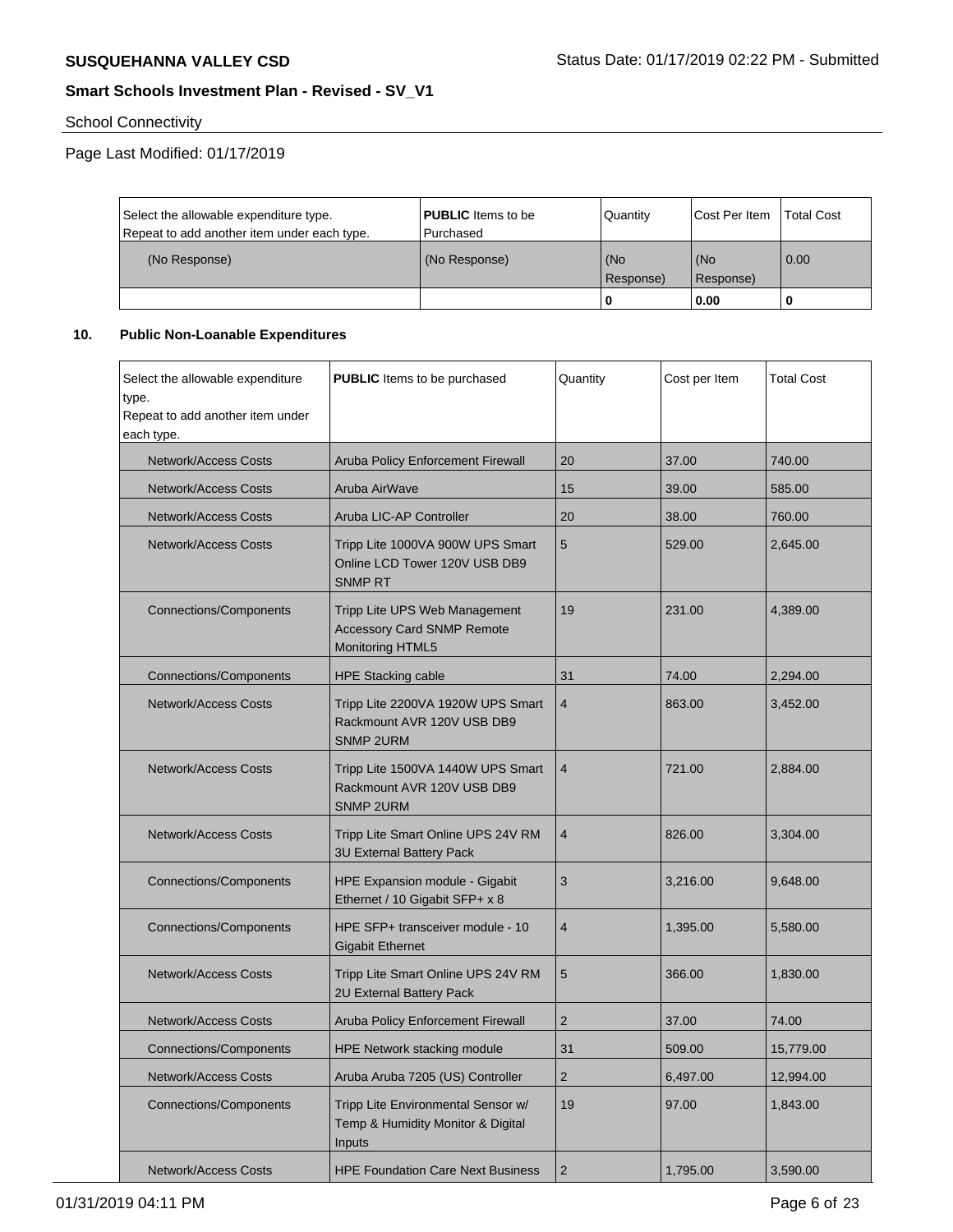# School Connectivity

# Page Last Modified: 01/17/2019

| Select the allowable expenditure<br>type.<br>Repeat to add another item under<br>each type. | <b>PUBLIC</b> Items to be purchased                                                                   | Quantity       | Cost per Item | <b>Total Cost</b> |
|---------------------------------------------------------------------------------------------|-------------------------------------------------------------------------------------------------------|----------------|---------------|-------------------|
|                                                                                             | Day Exchange Service Extended<br>service agreement                                                    |                |               |                   |
| Network/Access Costs                                                                        | Tripp Lite 2200VA 1920W UPS Smart<br><b>Rackmount Sine Wave LCD AVR</b><br><b>120V USB 2U</b>         | 8              | 878.00        | 7,024.00          |
| <b>Connections/Components</b>                                                               | Aruba Power cable                                                                                     | 2              | 67.00         | 134.00            |
| <b>Network/Access Costs</b>                                                                 | Aruba AP-277                                                                                          | 2              | 1,527.00      | 3,054.00          |
| Connections/Components                                                                      | HPE Power supply (plug-in module)                                                                     | $\overline{2}$ | 827.00        | 1,654.00          |
| <b>Connections/Components</b>                                                               | HPE SFP+ transceiver module - 10<br><b>Gigabit Ethernet</b>                                           | 19             | 452.00        | 8,588.00          |
| <b>Connections/Components</b>                                                               | 18<br>Tripp Lite 48VDC External Battery<br>Pack Select AVR Online UPS Rack<br>Tower 2U                |                | 625.00        | 11,250.00         |
| Network/Access Costs                                                                        | Aruba Outdoor Short Mount Kit                                                                         | 2              | 75.00         | 150.00            |
| Connections/Components                                                                      | HPE SFP+ transceiver module                                                                           | 2              | 452.00        | 904.00            |
| <b>Network/Access Costs</b>                                                                 | Aruba LIC-AP Controller                                                                               | 2              | 38.00         | 76.00             |
| <b>Network/Access Costs</b>                                                                 | Aruba AP-315                                                                                          | 175            | 450.00        | 78,750.00         |
| Network/Access Costs                                                                        | Aruba 5412R 92GT PoE+ / 4SFP+ (No<br>PSU) v3 zl2 Switch                                               | $\mathbf{1}$   | 7,984.00      | 7,984.00          |
| Connections/Components                                                                      | Aruba SFP+ transceiver module                                                                         | $\overline{2}$ | 867.00        | 1,734.00          |
| <b>Network/Access Costs</b>                                                                 | <b>HPE Foundation Care 24x7 Service</b>                                                               | 20             | 6.00          | 120.00            |
| <b>Network/Access Costs</b>                                                                 | <b>HPE Foundation Care 24x7 Service</b>                                                               | 20             | 6.00          | 120.00            |
| Network/Access Costs                                                                        | Tripp Lite 1000VA 900W UPS Smart<br>$\overline{4}$<br>Online LCD Tower 120V USB DB9<br><b>SNMP RT</b> |                | 529.00        | 2,116.00          |
| <b>Network/Access Costs</b>                                                                 | Aruba AirWave                                                                                         | $\overline{2}$ | 24.00         | 48.00             |
| <b>Network/Access Costs</b>                                                                 | <b>HPE Management Module</b>                                                                          | 1              | 1,720.00      | 1,720.00          |
| <b>Connections/Components</b>                                                               | Aruba SFP+ transceiver module                                                                         | $\overline{2}$ | 622.00        | 1,244.00          |
| <b>Connections/Components</b>                                                               | Aruba Power cable                                                                                     | $\overline{2}$ | 5.00          | 10.00             |
| <b>Network/Access Costs</b>                                                                 | Aruba 2920-48G-PoE+ 740 W Switch                                                                      | 17             | 2,619.00      | 44,523.00         |
|                                                                                             |                                                                                                       | 493            | 37,043.00     | 243,594           |

## **11. Final 2014-15 BEDS Enrollment to calculate Nonpublic Sharing Requirement (no changes allowed.)**

|            | Public Enrollment | l Nonpublic Enrollment | Total Enrollment | l Nonpublic Percentage |
|------------|-------------------|------------------------|------------------|------------------------|
| Enrollment | .,550             |                        | .550.00          | 0.00                   |

#### **12. Loanable Budget Items**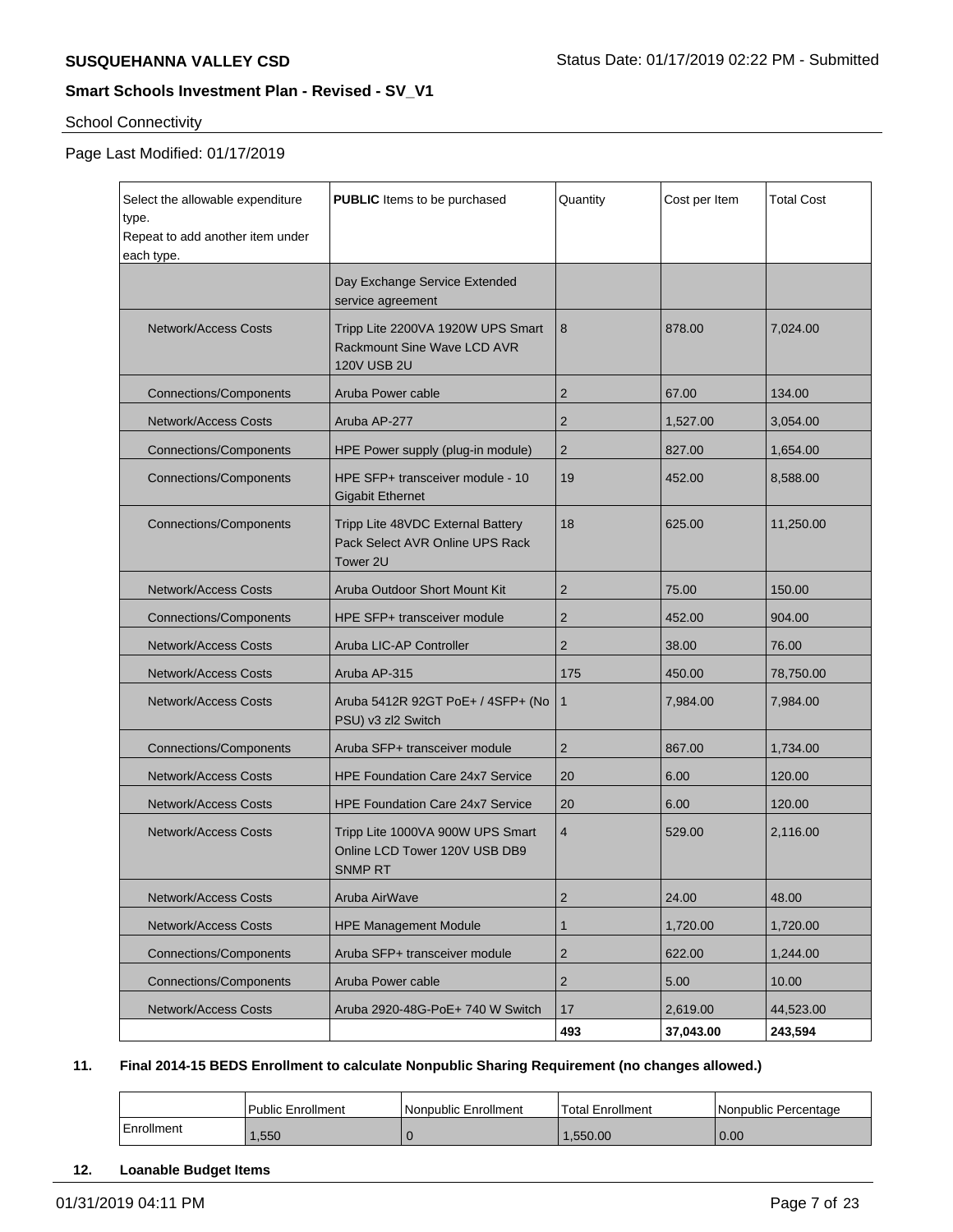# School Connectivity

# Page Last Modified: 01/17/2019

|                                                 | Public Allocations | <b>Estimated Nonpublic Loan</b><br>Amount | Estimated Total Sub-Allocations |
|-------------------------------------------------|--------------------|-------------------------------------------|---------------------------------|
| Network/Access Costs                            | (No Response)      | 0.00                                      | 0.00                            |
| School Internal Connections and  <br>Components | (No Response)      | 0.00                                      | 0.00                            |
| Other                                           | (No Response)      | 0.00                                      | 0.00                            |
| Totals:                                         | 0.00               | 0                                         |                                 |

### **13. Non-Loanable Budget Items**

|                                            | Sub-          |
|--------------------------------------------|---------------|
|                                            | Allocation    |
| Network/Access Costs                       | 178,543.00    |
| <b>Outside Plant Costs</b>                 | (No Response) |
| School Internal Connections and Components | 65,051.00     |
| <b>Professional Services</b>               | (No Response) |
| Testing                                    | (No Response) |
| <b>Other Upfront Costs</b>                 | (No Response) |
| <b>Other Costs</b>                         | (No Response) |
| Totals:                                    | 243,594.00    |

# **14. School Connectivity Totals**

|                          | Total Sub-Allocations |
|--------------------------|-----------------------|
| Total Loanable Items     | 0.00                  |
| Total Non-Ioanable Items | 243,594.00            |
| <b>Totals:</b>           | 243,594               |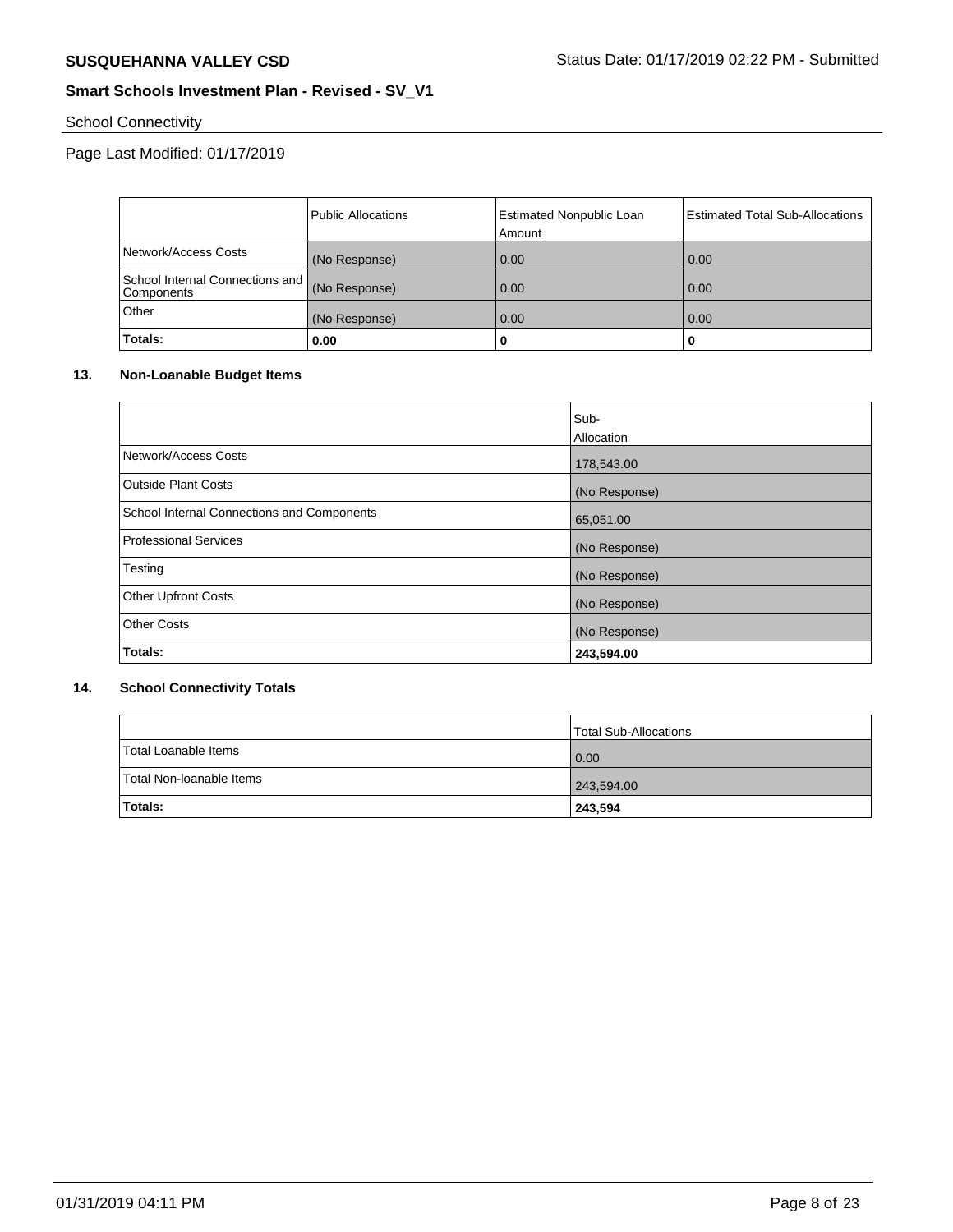Community Connectivity (Broadband and Wireless)

Page Last Modified: 08/15/2018

**1. Describe how you intend to use Smart Schools Bond Act funds for high-speed broadband and/or wireless connectivity projects in the community.**

(No Response)

**2. Please describe how the proposed project(s) will promote student achievement and increase student and/or staff access to the Internet in a manner that enhances student learning and/or instruction outside of the school day and/or school building.**

(No Response)

**3. Community connectivity projects must comply with all the necessary local building codes and regulations (building and related permits are not required prior to plan submission).**

 $\Box$  I certify that we will comply with all the necessary local building codes and regulations.

**4. Please describe the physical location of the proposed investment.**

(No Response)

**5. Please provide the initial list of partners participating in the Community Connectivity Broadband Project, along with their Federal Tax Identification (Employer Identification) number.**

| <b>Project Partners</b> | l Federal ID # |
|-------------------------|----------------|
| (No Response)           | (No Response)  |

**6. Please detail the type, quantity, per unit cost and total cost of the eligible items under each sub-category. This is especially important for any expenditures listed under the "Other" category. All expenditures must be capital-bond eligible to be reimbursed through the SSBA. If you have any questions, please contact us directly through smartschools@nysed.gov.**

**Add rows under each sub-category for additional items, as needed.**

| Select the allowable expenditure | Item to be purchased | Quantity      | Cost per Item | <b>Total Cost</b> |
|----------------------------------|----------------------|---------------|---------------|-------------------|
| type.                            |                      |               |               |                   |
| Repeat to add another item under |                      |               |               |                   |
| each type.                       |                      |               |               |                   |
| (No Response)                    | (No Response)        | (No Response) | (No Response) | 0.00              |
|                                  |                      | 0             | 0.00          |                   |

**7. If you are submitting an allocation for Community Connectivity, complete this table. Note that the calculated Total at the bottom of the table must equal the Total allocation for this category that you**

**entered in the SSIP Overview overall budget.**

|                                    | Sub-Allocation |
|------------------------------------|----------------|
| Network/Access Costs               | (No Response)  |
| <b>Outside Plant Costs</b>         | (No Response)  |
| <b>Tower Costs</b>                 | (No Response)  |
| <b>Customer Premises Equipment</b> | (No Response)  |
| <b>Professional Services</b>       | (No Response)  |
| Testing                            | (No Response)  |
| <b>Other Upfront Costs</b>         | (No Response)  |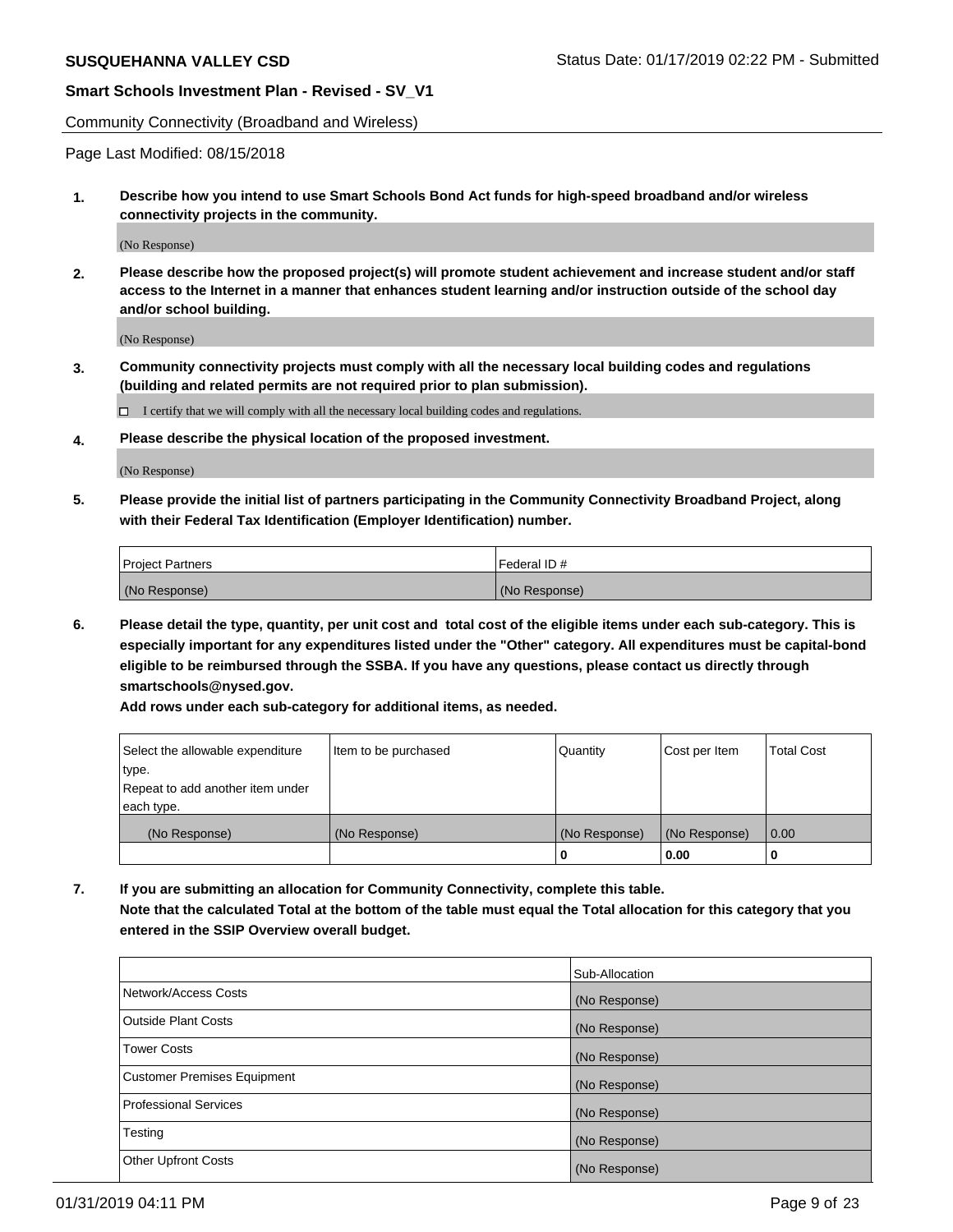Community Connectivity (Broadband and Wireless)

|             | Sub-Allocation |
|-------------|----------------|
| Other Costs | (No Response)  |
| Totals:     | 0.00           |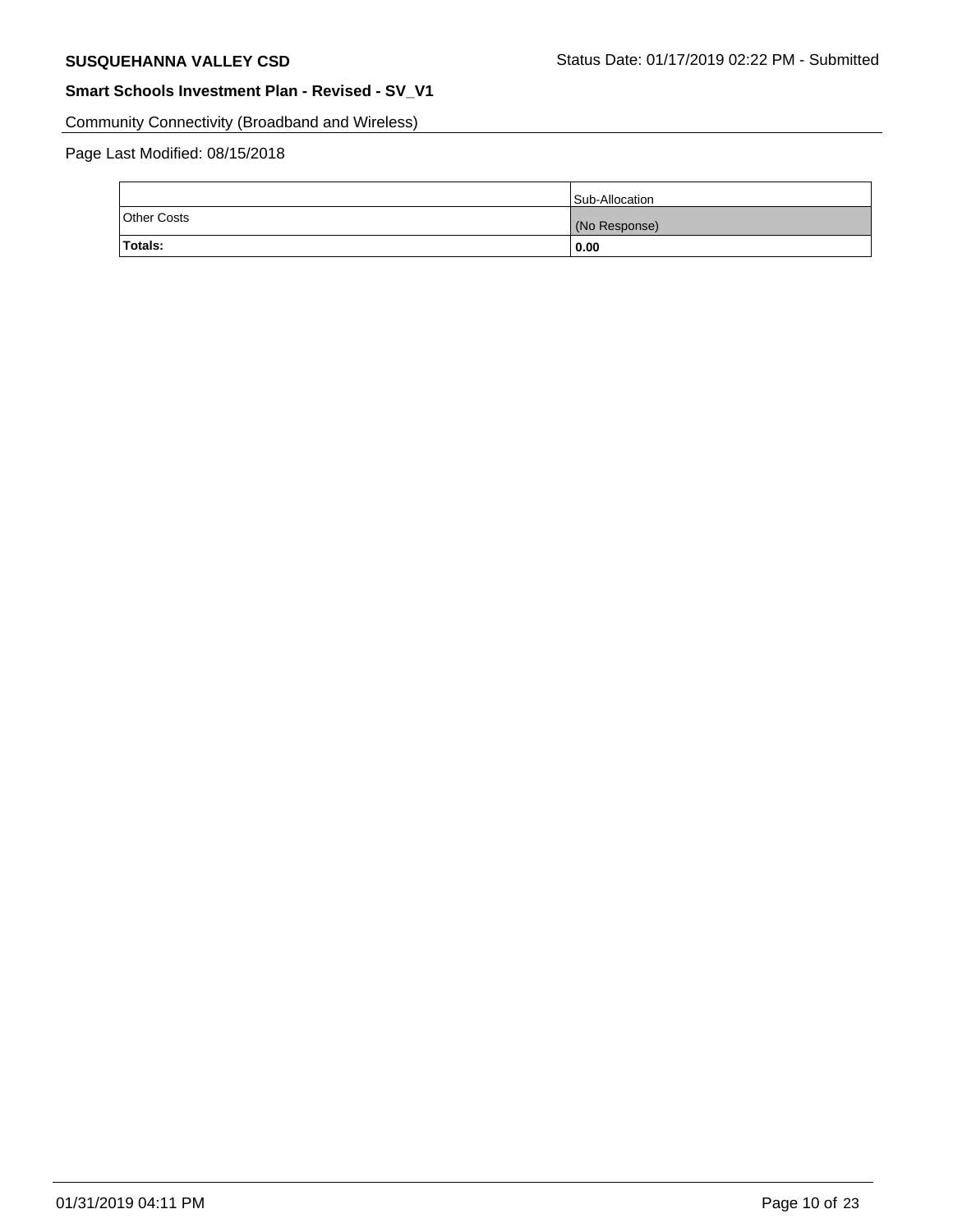### Classroom Learning Technology

Page Last Modified: 08/16/2018

**1. In order for students and faculty to receive the maximum benefit from the technology made available under the Smart Schools Bond Act, their school buildings must possess sufficient connectivity infrastructure to ensure that devices can be used during the school day. Smart Schools Investment Plans must demonstrate that sufficient infrastructure that meets the Federal Communications Commission's 100 Mbps per 1,000 students standard currently exists in the buildings where new devices will be deployed, or is a planned use of a portion of Smart Schools Bond Act funds, or is under development through another funding source.**

**Smart Schools Bond Act funds used for technology infrastructure or classroom technology investments must increase the number of school buildings that meet or exceed the minimum speed standard of 100 Mbps per 1,000 students and staff within 12 months. This standard may be met on either a contracted 24/7 firm service or a "burstable" capability. If the standard is met under the burstable criteria, it must be:**

**1. Specifically codified in a service contract with a provider, and**

**2. Guaranteed to be available to all students and devices as needed, particularly during periods of high demand, such as computer-based testing (CBT) periods.**

**Please describe how your district already meets or is planning to meet this standard within 12 months of plan submission.**

The district had already accomplished this level of standard. The district's student enrollment on BEDS day of 2015-16 was 1510. Each of the buildings within the Susquehanna Valley CSD is configured with a 1Gbps uplink to the high school. The high school then connects to Broome Tioga BOCES via a 10 Gbps link and then a 3 Gbps link from there to the ISP/Internet. Smart Schools Bond Act funds would be used to maintain and increase these speeds.

- **1a. If a district believes that it will be impossible to meet this standard within 12 months, it may apply for a waiver of this requirement, as described on the Smart Schools website. The waiver must be filed and approved by SED prior to submitting this survey.**
	- By checking this box, you are certifying that the school district has an approved waiver of this requirement on file with the New York State Education Department.
- **2. Connectivity Speed Calculator (Required). If the district currently meets the required speed, enter "Currently Met" in the last box: Expected Date When Required Speed Will be Met.**

|                  | Number of<br><b>Students</b> | Required Speed<br>l in Mbps | Current Speed in<br>Mbps | Expected Speed<br>I to be Attained | <b>Expected Date</b><br>l When Reauired<br>Within 12 Months ISpeed Will be Met |
|------------------|------------------------------|-----------------------------|--------------------------|------------------------------------|--------------------------------------------------------------------------------|
| Calculated Speed | 1.510                        | 151.00                      | 1000                     | 1000                               | <b>NA</b>                                                                      |

**3. If the district wishes to have students and staff access the Internet from wireless devices within the school building, or in close proximity to it, it must first ensure that it has a robust Wi-Fi network in place that has sufficient bandwidth to meet user demand.**

**Please describe how you have quantified this demand and how you plan to meet this demand.**

The district determined the total number of wireless devices currently supported throughout the district and has implemented a centralized wireless controller managing 175 AP's throughout the district in order to support our one to one program. Using heat maps we have placed AP's throughout our buildings to ensure all area's have the proper coverage and have placed higher density AP's in our areas of heavy traffic.

**4. All New York State public school districts are required to complete and submit an Instructional Technology Plan survey to the New York State Education Department in compliance with Section 753 of the Education Law and per Part 100.12 of the Commissioner's Regulations.**

**Districts that include educational technology purchases as part of their Smart Schools Investment Plan must have a submitted and approved Instructional Technology Plan survey on file with the New York State Education Department.**

By checking this box, you are certifying that the school district has an approved Instructional Technology Plan survey on file with the New York State Education Department.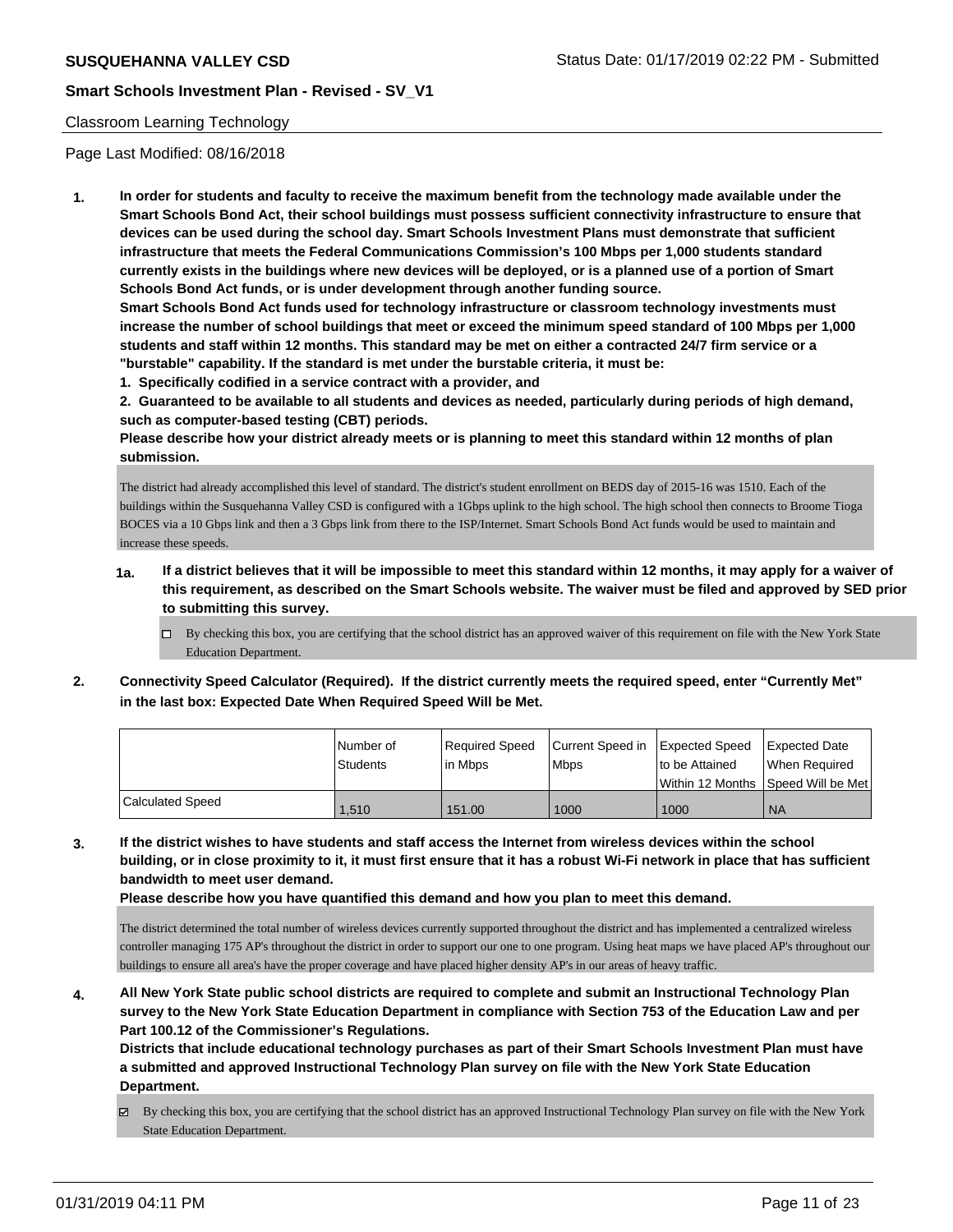## Classroom Learning Technology

Page Last Modified: 08/16/2018

**5. Describe the devices you intend to purchase and their compatibility with existing or planned platforms or systems. Specifically address the adequacy of each facility's electrical, HVAC and other infrastructure necessary to install and support the operation of the planned technology.**

In the instructional environment, 100% of the classrooms have either an interactive LCD projector or a LCD project and an interactive whiteboard. A majority of the classroom projectors range in age from 5 to 10 years old. The interactive whiteboards range in age from 5 to 10 years old. Over the past few years, Susquehanna Valley CSD has seen a dramatic increase in the failure rates of projector bulbs, projectors, and interactive whiteboards. None of current devices in the current solutions are under warranty and down time is beginning to have a substantial effect on the instructional environment. To resolve this issue, the District intends to replace all of the interactive display solutions in classrooms and instructional spaces with interactive LED displays. The interactive LED displays will dramatically increase resolution, image quality, reliability, longevity, and significantly reduce maintenance.

- **6. Describe how the proposed technology purchases will:**
	- **> enhance differentiated instruction;**
	- **> expand student learning inside and outside the classroom;**
	- **> benefit students with disabilities and English language learners; and**
	- **> contribute to the reduction of other learning gaps that have been identified within the district.**

**The expectation is that districts will place a priority on addressing the needs of students who struggle to succeed in a rigorous curriculum. Responses in this section should specifically address this concern and align with the district's Instructional Technology Plan (in particular Question 2 of E. Curriculum and Instruction: "Does the district's instructional technology plan address the needs of students with disabilities to ensure equitable access to instruction, materials and assessments?" and Question 3 of the same section: "Does the district's instructional technology plan address the provision of assistive technology specifically for students with disabilities to ensure access to and participation in the general curriculum?"**

**In addition, describe how the district ensures equitable access to instruction, materials and assessments and participation in the general curriculum for both SWD and English Language Learners/Multilingual Learners (ELL/MLL) students.**

The upgrade of all classroom displays will substantially enhance the learning environment by improving the visual and interactive experience for all learners. The integration of LED interactive displays throughout the district will open the door to a wide variety of instructional opportunities for all staff and students. Whether it be the ability to integrate high quality digital resources into the learning environment or the opportunity for video collaboration between classrooms or anywhere in the world. The benefits for all within our learning environment be substantial and dramatic. The board chosen, and its native software allows for the board to be segmented into 4 zones. This will allow the teacher to utilize different learning styles and levels so that all students are involved in the learning process. The software included also allows for lessons to be recorded. Teachers can then upload them to a learning management system for students to review the lesson at home to better understand the concept(s) taught that day. An interactive whiteboard is the perfect facilitator of learning for students with disabilities and ELL students. It can accommodate multiple learning styles including tactile, audio, and visual. For example, a student whose visual or hearing capacity is diminished will benefit from the large size of the interactive whiteboard along with the zoom feature that permits magnification of the image. Interactive whiteboards fall into the spectrum of universal design, as they offer the teacher many creative opportunities to develop lessons that are engaging as well as informative and entertaining that benefit all students. The interactive LED displays will be replaced in all district classrooms. This technology provides access to a variety of learning experiences for students that are captivating and engaging, promoting and supporting the growth of all students regardless of ability in an inclusive and collaborative environment.

**7. Where appropriate, describe how the proposed technology purchases will enhance ongoing communication with parents and other stakeholders and help the district facilitate technology-based regional partnerships, including distance learning and other efforts.**

The upgrade of visual systems in all instructional spaces will provide numerous opportunities for staff, students, and to not only access beneficial content, but also to create and share content. The digital displays being added throughout the district will be integrated with other technologies such as iPads, Chromebooks and software like Smart Notebook and Schoology and will increase access to information from all instructional spaces. Each instructional space will have the ability to connect with other sources within or outside the district as well as to originate content to be delivered within or outside the district. The flexibility and power of this solution will provide numerous opportunities to develop and enhance relationships with outside agencies such as, connections with local universities to support the curriculum or professional practice through the use of distance learning connections and virtual field trips.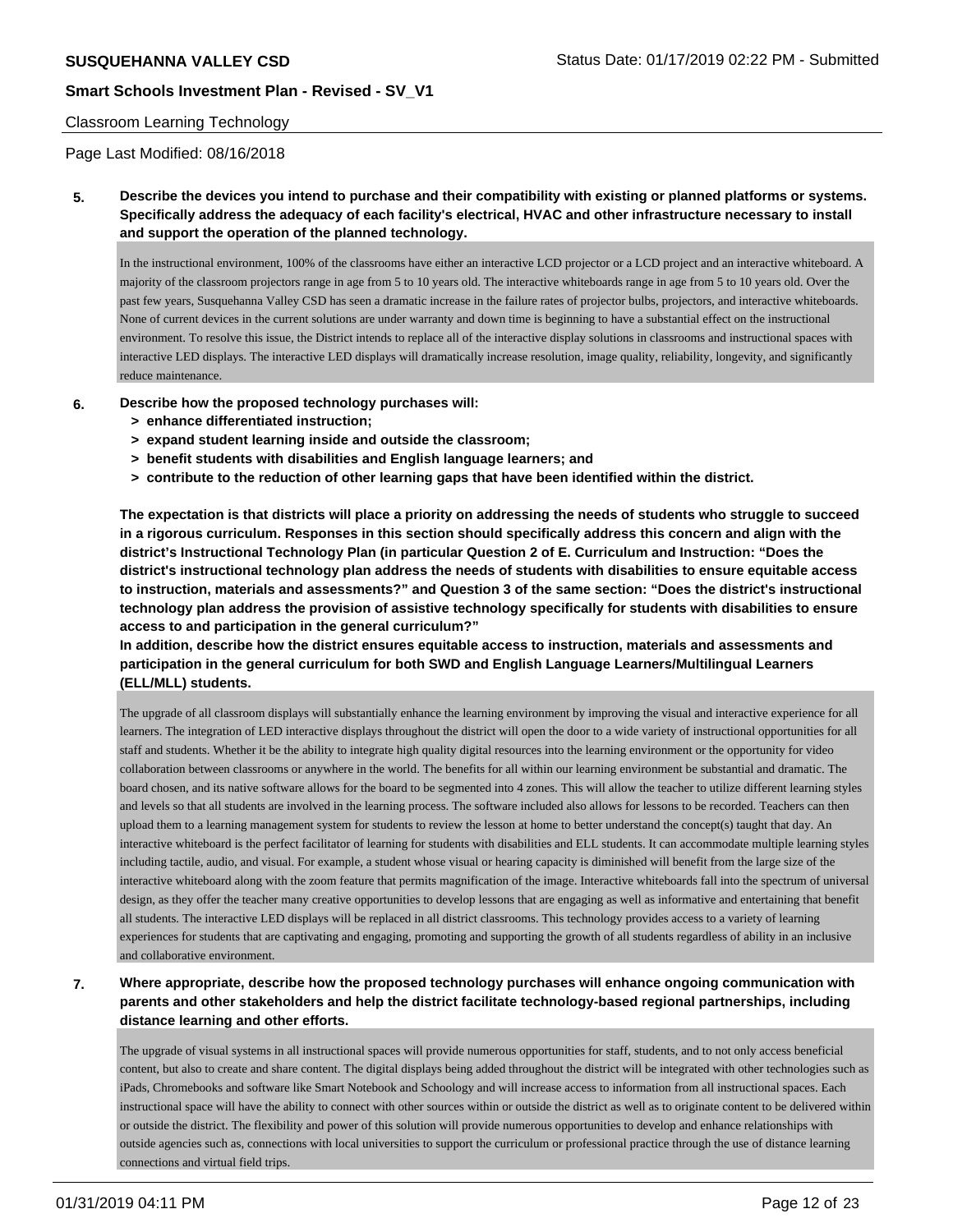#### Classroom Learning Technology

Page Last Modified: 08/16/2018

**8. Describe the district's plan to provide professional development to ensure that administrators, teachers and staff can employ the technology purchased to enhance instruction successfully.**

**Note: This response should be aligned and expanded upon in accordance with your district's response to Question 1 of F. Professional Development of your Instructional Technology Plan: "Please provide a summary of professional development offered to teachers and staff, for the time period covered by this plan, to support technology to enhance teaching and learning. Please include topics, audience and method of delivery within your summary."**

Our district employs a number of individuals to provide technology support to our staff. We have a full time Director of Technology and Curriculum with a background in instructional technology training, and each building has a full time computer lab aide who are trained to assist staff members. Our Director has the ability to provide trainings within and outside of the school day that are aligned with the goals and current initiatives. In additions to our own staff, we participate in Broome Tioga BOCES to bring in outside trainers and our teachers attend Teacher Center classes at our local Teacher's Center. A breakdown of our technology sessions are available in our instructional technology plan. We will continue to offer workshops in areas such as:

Google Apps for Education Schoology Classes for Classroom Management and Content Sharing

Programming and Coding

Participate in local EdTech Camps for integration

**9. Districts must contact one of the SUNY/CUNY teacher preparation programs listed on the document on the left side of the page that supplies the largest number of the district's new teachers to request advice on innovative uses and best practices at the intersection of pedagogy and educational technology.**

By checking this box, you certify that you have contacted the SUNY/CUNY teacher preparation program that supplies the largest number of your new teachers to request advice on these issues.

#### **9a. Please enter the name of the SUNY or CUNY Institution that you contacted.**

Binghamton University

**9b. Enter the primary Institution phone number.**

(607) 777-2000

**9c. Enter the name of the contact person with whom you consulted and/or will be collaborating with on innovative uses of technology and best practices.**

Dr. Susan Strehle

**10. To ensure the sustainability of technology purchases made with Smart Schools funds, districts must demonstrate a long-term plan to maintain and replace technology purchases supported by Smart Schools Bond Act funds. This sustainability plan shall demonstrate a district's capacity to support recurring costs of use that are ineligible for Smart Schools Bond Act funding such as device maintenance, technical support, Internet and wireless fees, maintenance of hotspots, staff professional development, building maintenance and the replacement of incidental items. Further, such a sustainability plan shall include a long-term plan for the replacement of purchased devices and equipment at the end of their useful life with other funding sources.**

 $\boxtimes$  By checking this box, you certify that the district has a sustainability plan as described above.

**11. Districts must ensure that devices purchased with Smart Schools Bond funds will be distributed, prepared for use, maintained and supported appropriately. Districts must maintain detailed device inventories in accordance with generally accepted accounting principles.**

By checking this box, you certify that the district has a distribution and inventory management plan and system in place.

**12. Referring to the attached document "List of Eligible Items by Category and Sub-Category", please detail the type, quantity, per unit cost and total cost of the eligible PUBLIC items under each sub-category. This is especially important for any expenditures listed under the "Other" category. All expenditures must be capital-bond eligible to**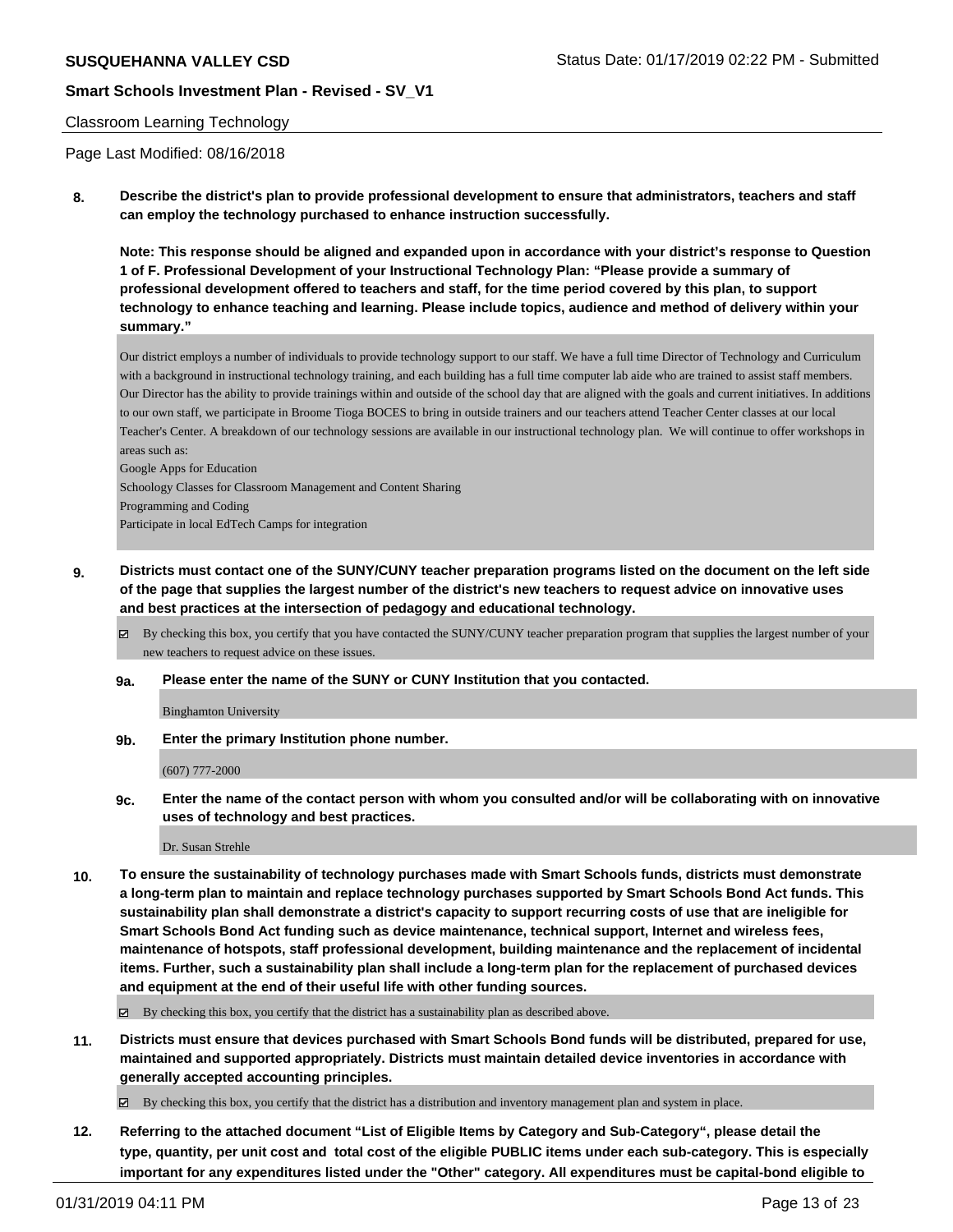### Classroom Learning Technology

Page Last Modified: 08/16/2018

## **be reimbursed through the SSBA. If you have any questions, please contact us directly through smartschools@nysed.gov.**

**Do not list any Nonpublic expenditures. These must be entered in the new Nonpublic Category at the end of the SSIP.** 

**Add rows under each sub-category for additional items, as needed.**

| Select the allowable expenditure | I Item to be Purchased          | Quantity | Cost per Item | <b>Total Cost</b> |
|----------------------------------|---------------------------------|----------|---------------|-------------------|
| type.                            |                                 |          |               |                   |
| Repeat to add another item under |                                 |          |               |                   |
| each type.                       |                                 |          |               |                   |
| Interactive Whiteboards          | Interactive Flat Panel Displays | 138      | 3.535.00      | 487,830.00        |
|                                  |                                 | 138      | 3,535.00      | 487,830           |

## **13. Final 2014-15 BEDS Enrollment to calculate Nonpublic Sharing Requirement (no changes allowed.)**

|            | l Public Enrollment | Nonpublic Enrollment | <b>Total Enrollment</b> | <i>Nonpublic</i><br>Percentage |
|------------|---------------------|----------------------|-------------------------|--------------------------------|
| Enrollment | .550                |                      | 1.550.00                | 0.00                           |

### **14. If you are submitting an allocation for Classroom Learning Technology complete this table.**

|                          | Public School Sub-Allocation | <b>Estimated Nonpublic Loan</b><br>Amount<br>(Based on Percentage Above) | <b>Estimated Total Public and</b><br>Nonpublic Sub-Allocation |
|--------------------------|------------------------------|--------------------------------------------------------------------------|---------------------------------------------------------------|
| Interactive Whiteboards  | 487,830.00                   | 0.00                                                                     | 487,830.00                                                    |
| <b>Computer Servers</b>  | (No Response)                | 0.00                                                                     | 0.00                                                          |
| <b>Desktop Computers</b> | (No Response)                | 0.00                                                                     | 0.00                                                          |
| <b>Laptop Computers</b>  | (No Response)                | 0.00                                                                     | 0.00                                                          |
| <b>Tablet Computers</b>  | (No Response)                | 0.00                                                                     | 0.00                                                          |
| <b>Other Costs</b>       | (No Response)                | 0.00                                                                     | 0.00                                                          |
| Totals:                  | 487,830.00                   | 0                                                                        | 487,830                                                       |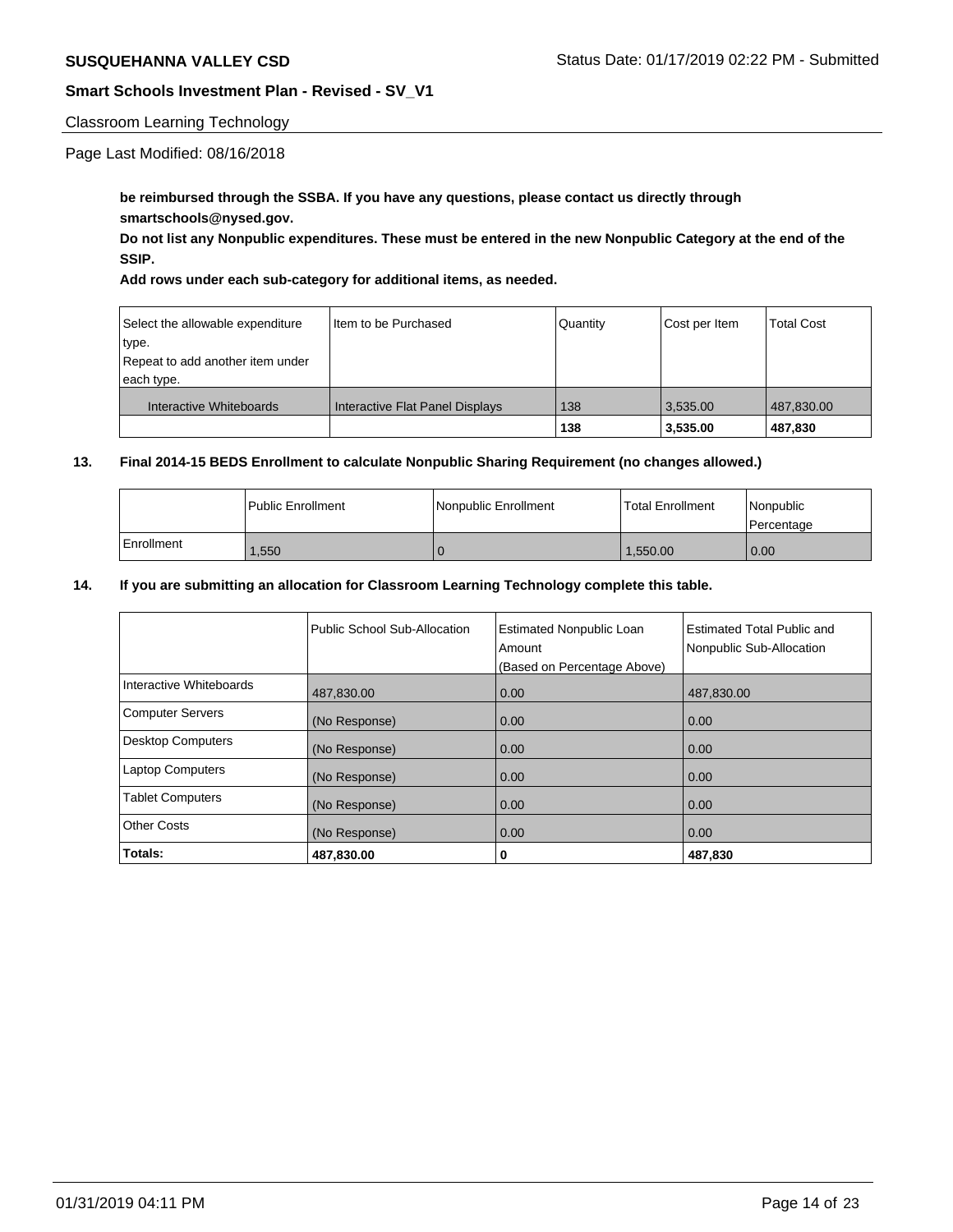#### Pre-Kindergarten Classrooms

Page Last Modified: 08/15/2018

**1. Provide information regarding how and where the district is currently serving pre-kindergarten students and justify the need for additional space with enrollment projections over 3 years.**

(No Response)

- **2. Describe the district's plan to construct, enhance or modernize education facilities to accommodate prekindergarten programs. Such plans must include:**
	- **Specific descriptions of what the district intends to do to each space;**
	- **An affirmation that pre-kindergarten classrooms will contain a minimum of 900 square feet per classroom;**
	- **The number of classrooms involved;**
	- **The approximate construction costs per classroom; and**
	- **Confirmation that the space is district-owned or has a long-term lease that exceeds the probable useful life of the improvements.**

(No Response)

**3. Smart Schools Bond Act funds may only be used for capital construction costs. Describe the type and amount of additional funds that will be required to support ineligible ongoing costs (e.g. instruction, supplies) associated with any additional pre-kindergarten classrooms that the district plans to add.**

(No Response)

**4. All plans and specifications for the erection, repair, enlargement or remodeling of school buildings in any public school district in the State must be reviewed and approved by the Commissioner. Districts that plan capital projects using their Smart Schools Bond Act funds will undergo a Preliminary Review Process by the Office of Facilities Planning.**

**Please indicate on a separate row each project number given to you by the Office of Facilities Planning.**

| Project Number |  |
|----------------|--|
| (No Response)  |  |

**5. Please detail the type, quantity, per unit cost and total cost of the eligible items under each sub-category. This is especially important for any expenditures listed under the "Other" category. All expenditures must be capital-bond eligible to be reimbursed through the SSBA. If you have any questions, please contact us directly through smartschools@nysed.gov.**

**Add rows under each sub-category for additional items, as needed.**

| Select the allowable expenditure | Item to be purchased | Quantity      | Cost per Item | <b>Total Cost</b> |
|----------------------------------|----------------------|---------------|---------------|-------------------|
| ∣type.                           |                      |               |               |                   |
| Repeat to add another item under |                      |               |               |                   |
| each type.                       |                      |               |               |                   |
| (No Response)                    | (No Response)        | (No Response) | (No Response) | 0.00              |
|                                  |                      | U             | 0.00          |                   |

**6. If you have made an allocation for Pre-Kindergarten Classrooms, complete this table. Note that the calculated Total at the bottom of the table must equal the Total allocation for this category that you entered in the SSIP Overview overall budget.**

|                            | Sub-Allocation |
|----------------------------|----------------|
| Construct Pre-K Classrooms | (No Response)  |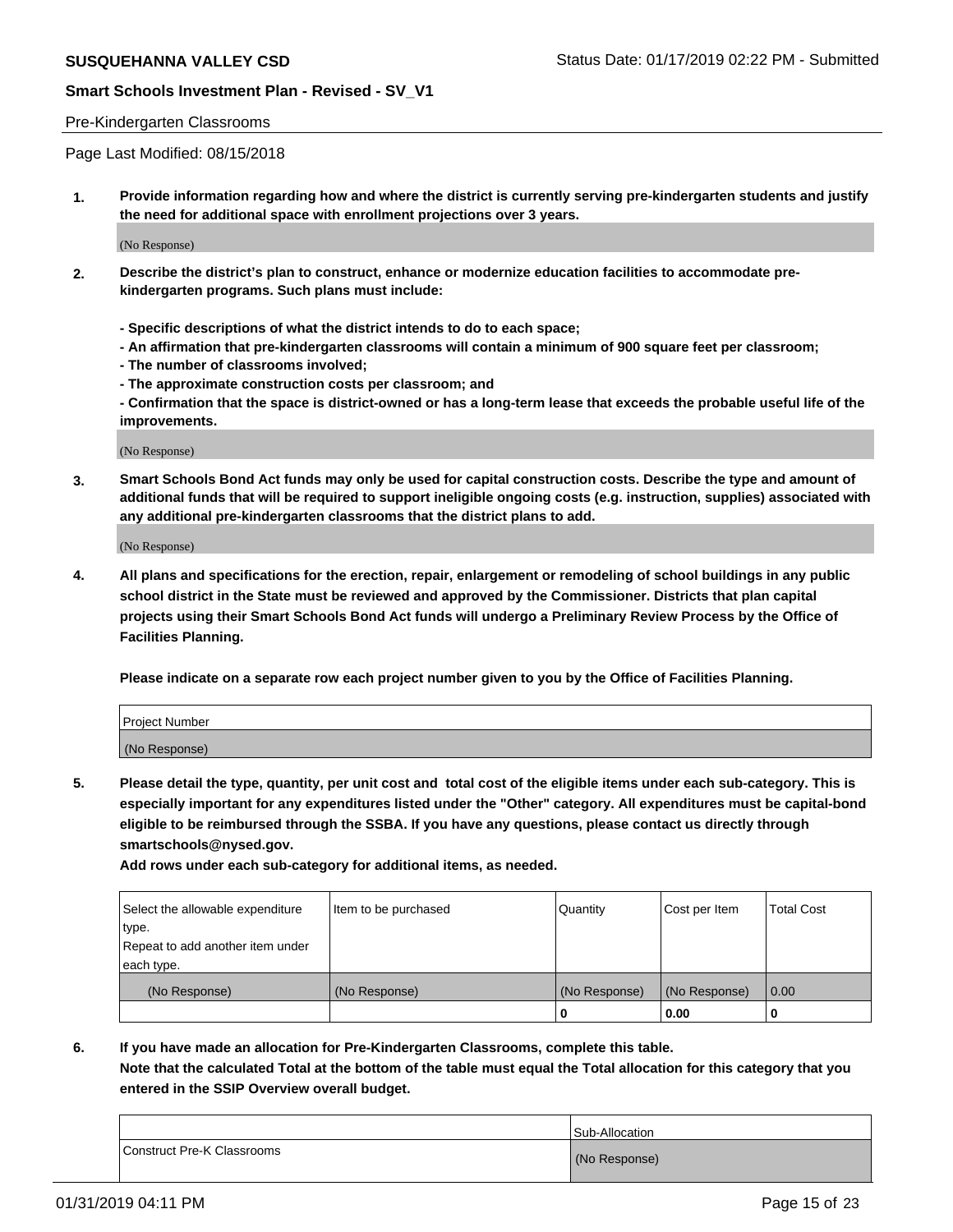# Pre-Kindergarten Classrooms

|                                          | Sub-Allocation |
|------------------------------------------|----------------|
| Enhance/Modernize Educational Facilities | (No Response)  |
| <b>Other Costs</b>                       | (No Response)  |
| <b>Totals:</b>                           | 0.00           |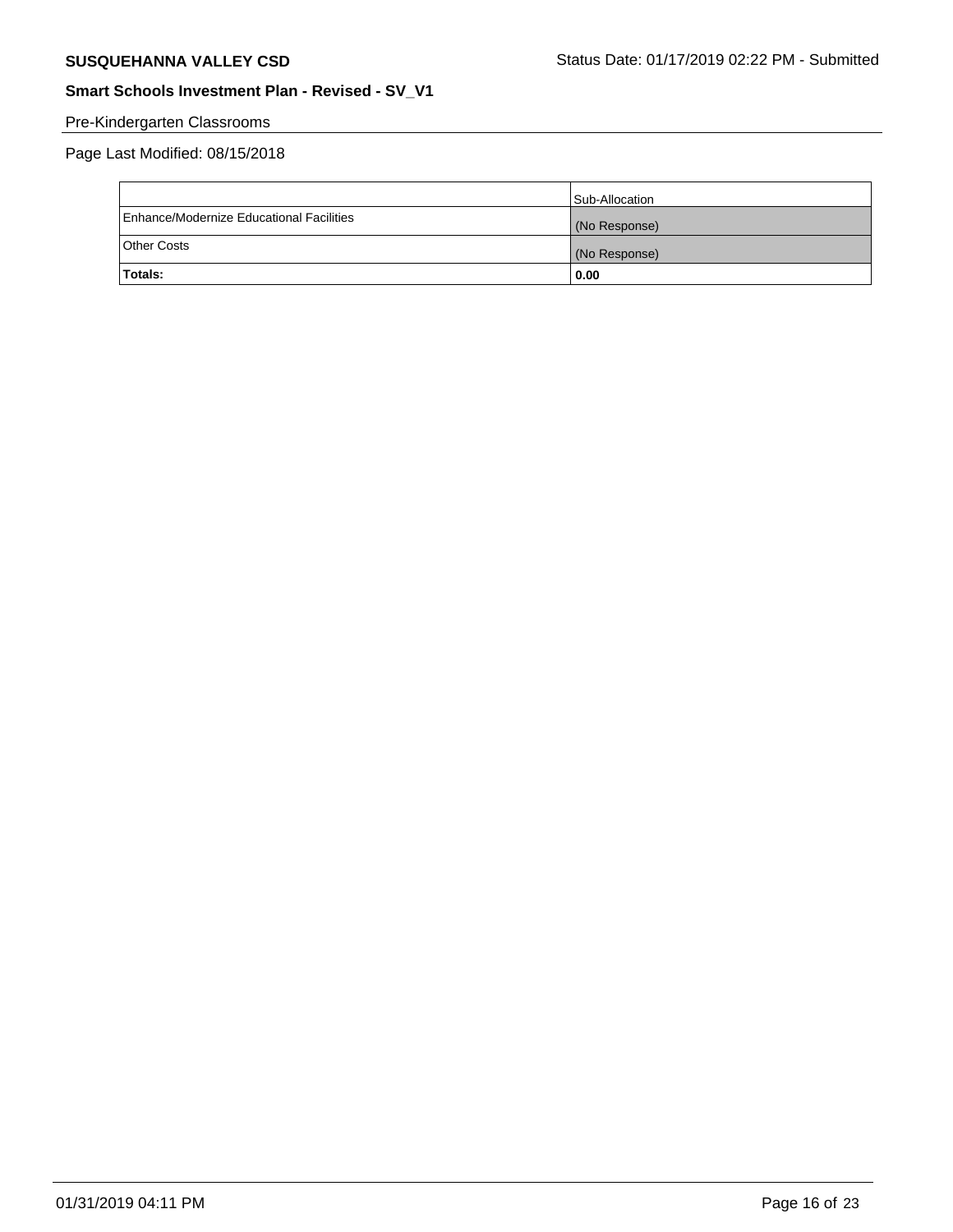#### Replace Transportable Classrooms

Page Last Modified: 08/15/2018

**1. Describe the district's plan to construct, enhance or modernize education facilities to provide high-quality instructional space by replacing transportable classrooms.**

(No Response)

**2. All plans and specifications for the erection, repair, enlargement or remodeling of school buildings in any public school district in the State must be reviewed and approved by the Commissioner. Districts that plan capital projects using their Smart Schools Bond Act funds will undergo a Preliminary Review Process by the Office of Facilities Planning.**

**Please indicate on a separate row each project number given to you by the Office of Facilities Planning.**

| Project Number |  |
|----------------|--|
| (No Response)  |  |

**3. For large projects that seek to blend Smart Schools Bond Act dollars with other funds, please note that Smart Schools Bond Act funds can be allocated on a pro rata basis depending on the number of new classrooms built that directly replace transportable classroom units.**

**If a district seeks to blend Smart Schools Bond Act dollars with other funds describe below what other funds are being used and what portion of the money will be Smart Schools Bond Act funds.**

(No Response)

**4. Please detail the type, quantity, per unit cost and total cost of the eligible items under each sub-category. This is especially important for any expenditures listed under the "Other" category. All expenditures must be capital-bond eligible to be reimbursed through the SSBA. If you have any questions, please contact us directly through smartschools@nysed.gov.**

**Add rows under each sub-category for additional items, as needed.**

| Select the allowable expenditure<br>type.      | Item to be purchased | Quantity      | Cost per Item | <b>Total Cost</b> |
|------------------------------------------------|----------------------|---------------|---------------|-------------------|
| Repeat to add another item under<br>each type. |                      |               |               |                   |
| (No Response)                                  | (No Response)        | (No Response) | (No Response) | 0.00              |
|                                                |                      | o             | 0.00          |                   |

**5. If you have made an allocation for Replace Transportable Classrooms, complete this table. Note that the calculated Total at the bottom of the table must equal the Total allocation for this category that you entered in the SSIP Overview overall budget.**

|                                                | Sub-Allocation |
|------------------------------------------------|----------------|
| Construct New Instructional Space              | (No Response)  |
| Enhance/Modernize Existing Instructional Space | (No Response)  |
| Other Costs                                    | (No Response)  |
| Totals:                                        | 0.00           |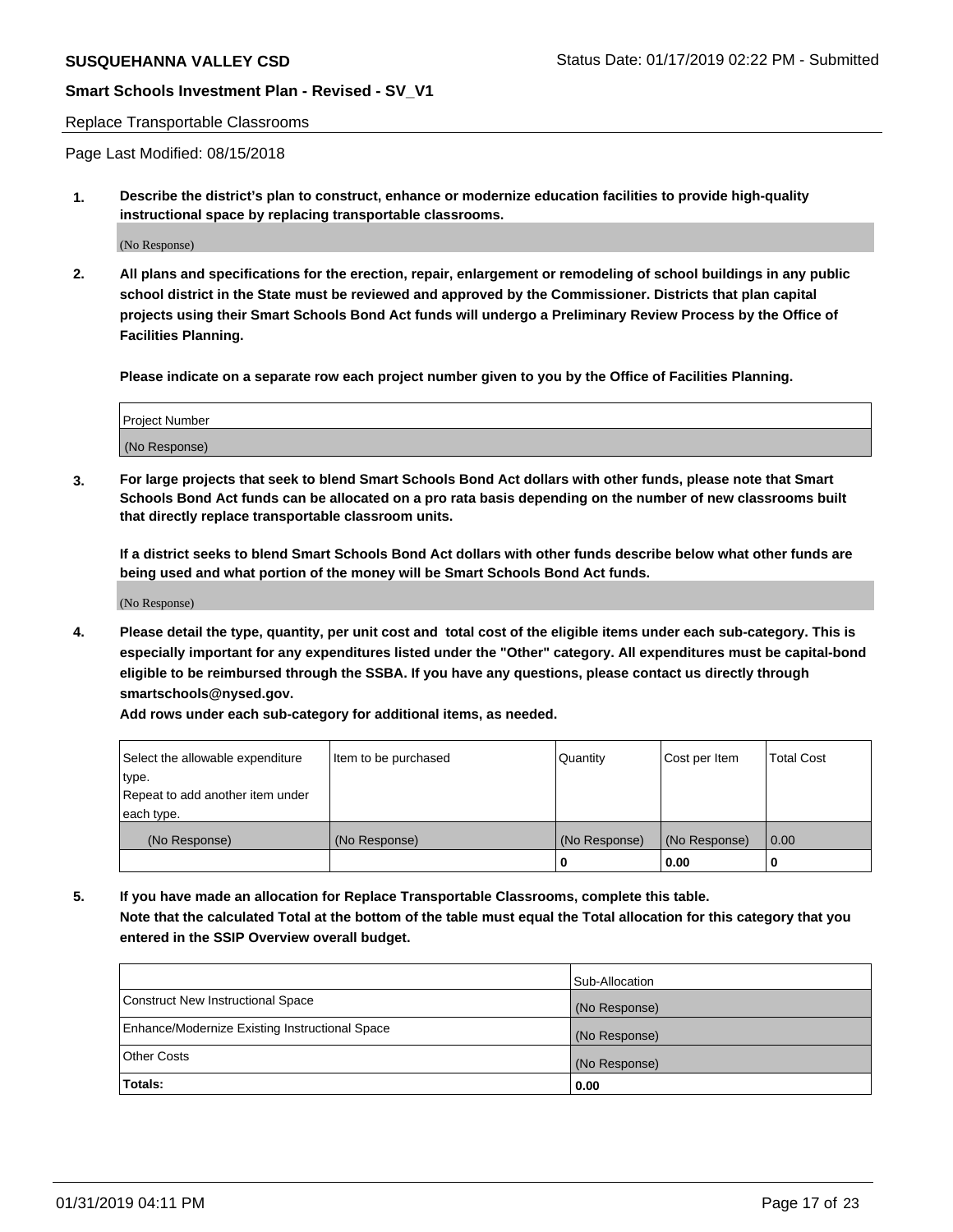# High-Tech Security Features

Page Last Modified: 08/15/2018

### **1. Describe how you intend to use Smart Schools Bond Act funds to install high-tech security features in school buildings and on school campuses.**

The High Tech Security Features will include the following: Brookside Elementary - Creation of a secure vestibule at the main entry point to control visitor access to the building. - Installation of security camera system Donnelly Elementary - Creation of a secure vestibule at the main entry point to control visitor access to the building. - Installation of security camera system Middle School - Creation of a secure vestibule at the main entry point to control visitor access to the building. - Installation of security camera system High School - Creation of a secure vestibule at the main entry point and the District Office entry to control visitor access to the building. - Installation of security camera system Door Access Control Upgrades - Provide door controllers and new head end equipment to the existing card access system.

**2. All plans and specifications for the erection, repair, enlargement or remodeling of school buildings in any public school district in the State must be reviewed and approved by the Commissioner. Districts that plan capital projects using their Smart Schools Bond Act funds will undergo a Preliminary Review Process by the Office of Facilities Planning.** 

**Please indicate on a separate row each project number given to you by the Office of Facilities Planning.**

| Project Number        |
|-----------------------|
| 03-06-01-06-0-003-013 |
| 03-06-01-06-0-010-012 |
| 03-06-01-06-0-014-011 |
| 03-06-01-06-0-006-016 |

**3. Was your project deemed eligible for streamlined Review?**

| ш | Y es |
|---|------|
|   |      |

**4. Include the name and license number of the architect or engineer of record.**

| Name           | License Number |
|----------------|----------------|
| Steven Thesier | 33513          |

**5. Please detail the type, quantity, per unit cost and total cost of the eligible items under each sub-category. This is especially important for any expenditures listed under the "Other" category. All expenditures must be capital-bond eligible to be reimbursed through the SSBA. If you have any questions, please contact us directly through smartschools@nysed.gov.**

**Add rows under each sub-category for additional items, as needed.**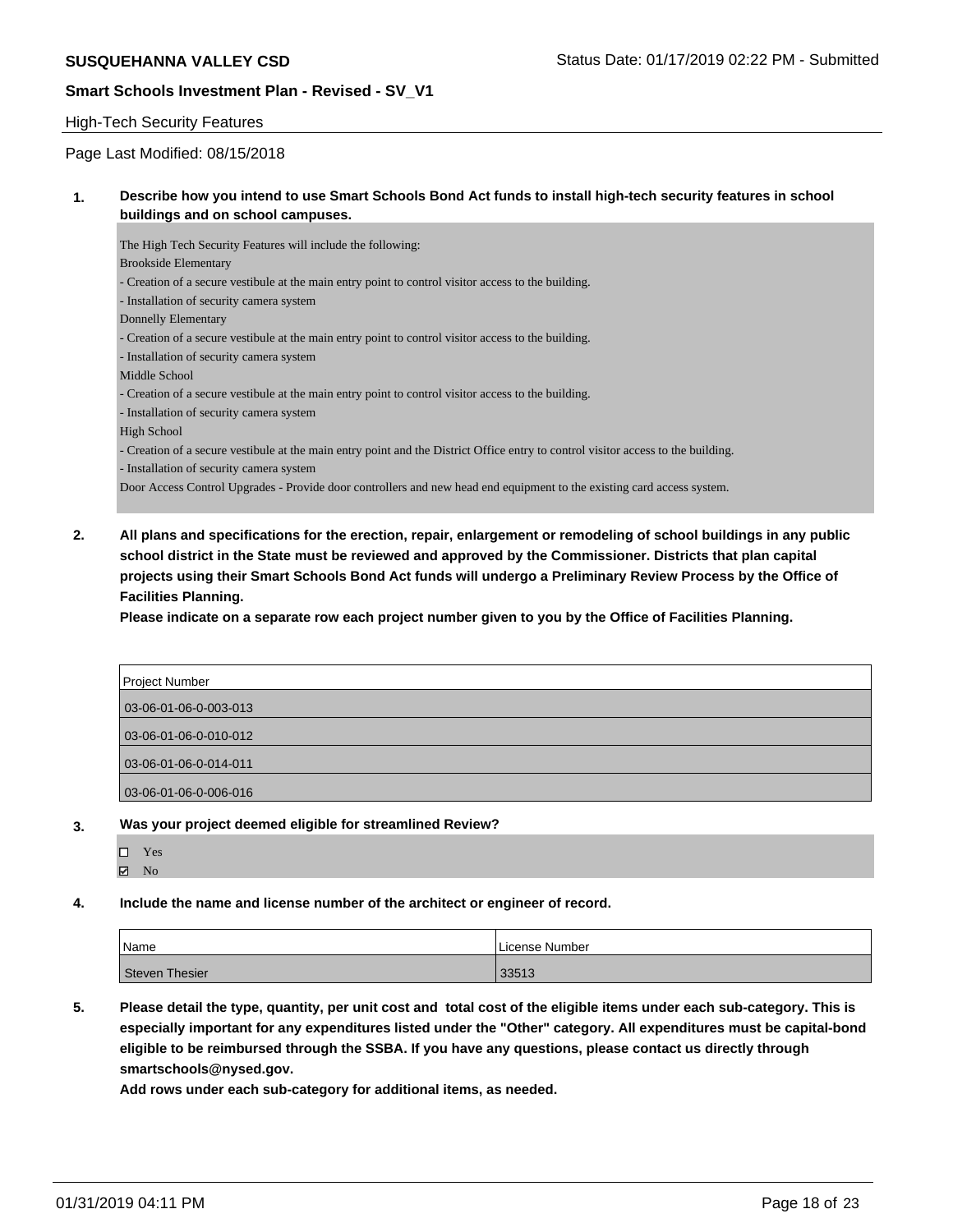# High-Tech Security Features

 $\blacksquare$ 

| Select the allowable expenditure<br>type.<br>Repeat to add another item under<br>each type. | Item to be purchased                                                                                        | Quantity     | Cost per Item | <b>Total Cost</b> |
|---------------------------------------------------------------------------------------------|-------------------------------------------------------------------------------------------------------------|--------------|---------------|-------------------|
| <b>Capital-Intensive Security</b><br>Project                                                | Donnelly Elementary Secure Vestibule<br>- Access Control Reader                                             | $\mathbf{1}$ | 1,000.00      | 1,000.00          |
| <b>Capital-Intensive Security</b><br>Project                                                | District Office Secure Vestibule - Door<br><b>Operator and Electric Strike</b>                              | $\mathbf{1}$ | 20,000.00     | 20,000.00         |
| <b>Capital-Intensive Security</b><br>Project                                                | Donnelly Elementary Secure Vestibule<br>- Demolition                                                        | 1            | 1,000.00      | 1,000.00          |
| <b>Capital-Intensive Security</b><br>Project                                                | <b>Brookside Elementary Secure</b><br>Vestibule - Misc. Finish Renovations                                  | 1            | 2,000.00      | 2,000.00          |
| <b>Capital-Intensive Security</b><br>Project                                                | Donnelly Elementary Secure Vestibule<br>- Electrical Wiring and Misc.<br>Renovations                        | $\mathbf{1}$ | 5,000.00      | 5,000.00          |
| <b>Capital-Intensive Security</b><br>Project                                                | Middle School Secure Vestibule -<br><b>Electric Strike</b>                                                  | 1            | 2,000.00      | 2,000.00          |
| <b>Capital-Intensive Security</b><br>Project                                                | <b>Brookside Elementary Secure</b><br>Vestibule - Security Sliding Window<br>with Bullet Proof Glass        | 1            | 9,000.00      | 9,000.00          |
| <b>Capital-Intensive Security</b><br>Project                                                | High School Secure Vestibule -<br><b>Demolition</b>                                                         | 1            | 2,000.00      | 2,000.00          |
| <b>Entry Control System</b>                                                                 | Camera server headend equipment                                                                             | $\mathbf{1}$ | 51,377.00     | 51,377.00         |
| <b>Capital-Intensive Security</b><br>Project                                                | Middle School Secure Vestibule -<br><b>Bullet Resistant Security Film</b>                                   | 1            | 5,000.00      | 5,000.00          |
| <b>Capital-Intensive Security</b><br>Project                                                | District Office Secure Vestibule -<br>Electrical Wiring and Misc.<br>Renovations                            | 1            | 5,000.00      | 5,000.00          |
| <b>Capital-Intensive Security</b><br>Project                                                | <b>Brookside Elementary Secure</b><br>Vestibule - New Wood Door and<br>Hollow Metal Frame (2 hr fire rated) | 1            | 2,000.00      | 2,000.00          |
| <b>Capital-Intensive Security</b><br>Project                                                | District Office Secure Vestibule -<br><b>Access Control Reader</b>                                          | 1            | 1,000.00      | 1,000.00          |
| <b>Capital-Intensive Security</b><br>Project                                                | <b>Brookside Elementary Secure</b><br>Vestibule - Bullet Resistant Security<br>Film                         | 1            | 5,000.00      | 5,000.00          |
| <b>Capital-Intensive Security</b><br>Project                                                | Donnelly Elementary Secure Vestibule<br>- Misc. Finish Renovations                                          | $\mathbf{1}$ | 2,000.00      | 2,000.00          |
| <b>Capital-Intensive Security</b><br>Project                                                | District Office Secure Vestibule - Entry<br>Soffit                                                          | $\mathbf{1}$ | 2,000.00      | 2,000.00          |
| <b>Capital-Intensive Security</b><br>Project                                                | High School Secure Vestibule - Access<br><b>Control Reader</b>                                              | $\mathbf{1}$ | 1,000.00      | 1,000.00          |
| <b>Capital-Intensive Security</b>                                                           | High School Secure Vestibule - New                                                                          | $\mathbf{1}$ | 16,000.00     | 16,000.00         |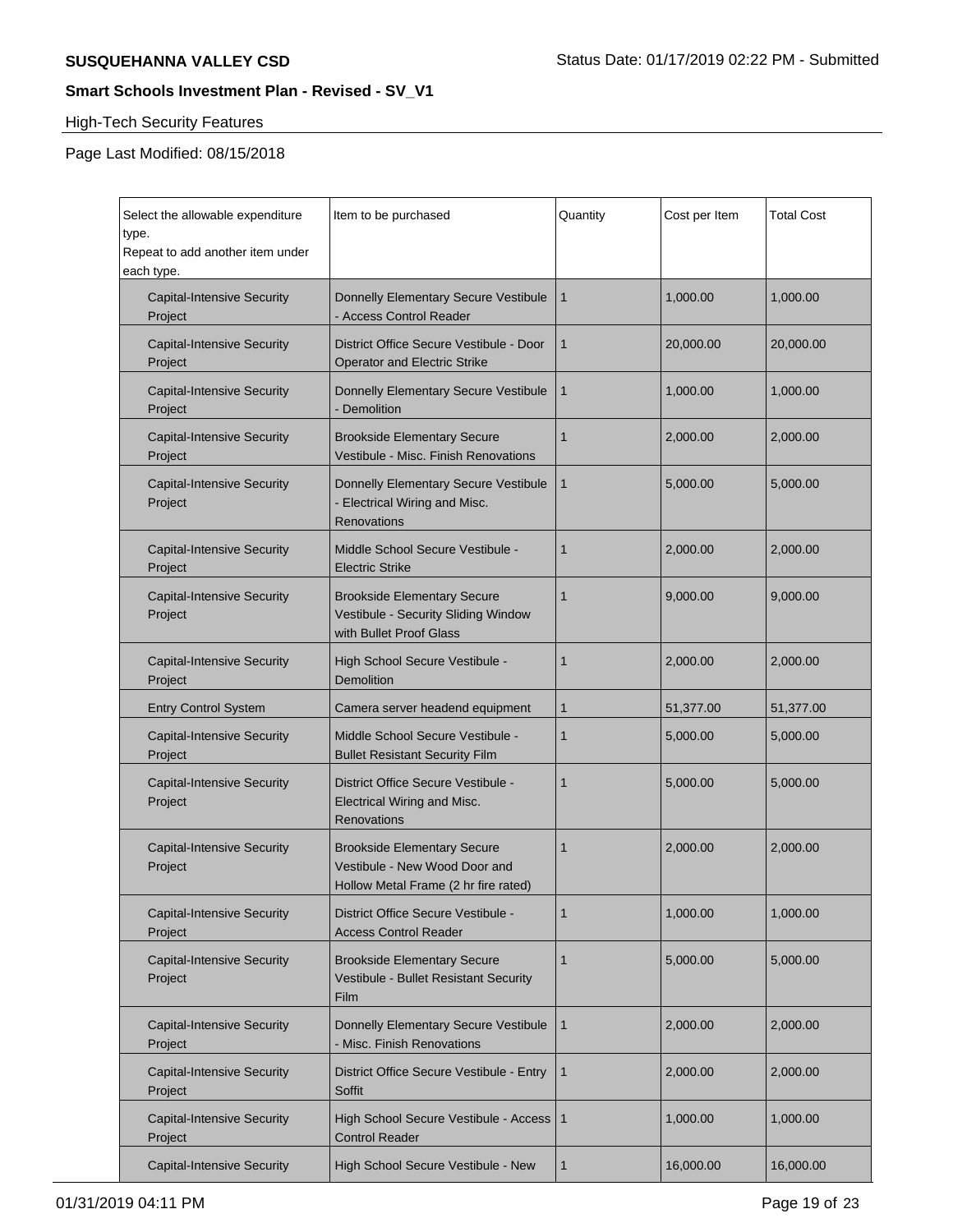# **High-Tech Security Features**

| Select the allowable expenditure<br>type.<br>Repeat to add another item under<br>each type. | Item to be purchased                                                                            | Quantity       | Cost per Item | <b>Total Cost</b> |
|---------------------------------------------------------------------------------------------|-------------------------------------------------------------------------------------------------|----------------|---------------|-------------------|
| Project                                                                                     | Aluminum Storefront with Egress<br>Doors                                                        |                |               |                   |
| <b>Capital-Intensive Security</b><br>Project                                                | Middle School Secure Vestibule -<br>Electrical Wiring and Misc.<br>Renovations                  | $\mathbf{1}$   | 5,000.00      | 5,000.00          |
| <b>Capital-Intensive Security</b><br>Project                                                | High School Secure Vestibule -<br>Electrical Wiring and Misc.<br>Renovations                    | 1              | 5,000.00      | 5,000.00          |
| <b>Capital-Intensive Security</b><br>Project                                                | Donnelly Elementary Secure Vestibule<br>- Bullet Resistant Security Film                        | 1              | 5,000.00      | 5,000.00          |
| <b>Capital-Intensive Security</b><br>Project                                                | <b>Brookside Elementary Secure</b><br>Vestibule - Electrical Wiring and Misc.<br>Renovations    | $\mathbf{1}$   | 5,000.00      | 5,000.00          |
| <b>Capital-Intensive Security</b><br>Project                                                | District Office Secure Vestibule - Metal<br><b>Stud Partition Wall</b>                          | $\mathbf{1}$   | 4,000.00      | 4.000.00          |
| <b>Electronic Security System</b>                                                           | IP Security Cameras                                                                             | 126            | 3,477.00      | 438,102.00        |
| <b>Capital-Intensive Security</b><br>Project                                                | District Office Secure Vestibule - Entry<br>Floor Infill (Terrazzo)                             | 1              | 2,000.00      | 2,000.00          |
| <b>Capital-Intensive Security</b><br>Project                                                | District Office Secure Vestibule -<br><b>Demolition</b>                                         | $\mathbf{1}$   | 6,000.00      | 6,000.00          |
| <b>Capital-Intensive Security</b><br>Project                                                | <b>Brookside Elementary Secure</b><br>Vestibule - Electric Strike                               | 1              | 2,000.00      | 2,000.00          |
| <b>Capital-Intensive Security</b><br>Project                                                | High School Secure Vestibule - CMU<br><b>Wall Infill</b>                                        | 1              | 1,000.00      | 1,000.00          |
| <b>Capital-Intensive Security</b><br>Project                                                | High School Secure Vestibule - Bullet<br><b>Resistant Security Film</b>                         | $\mathbf{1}$   | 7,000.00      | 7,000.00          |
| <b>Capital-Intensive Security</b><br>Project                                                | Middle School Misc. Finish<br>Renovations                                                       | $\overline{1}$ | 2,000.00      | 2,000.00          |
| <b>Capital-Intensive Security</b><br>Project                                                | <b>Brookside Elementary Secure</b><br>Vestibule - Fire Shutter                                  | $\mathbf{1}$   | 4,000.00      | 4,000.00          |
| <b>Capital-Intensive Security</b><br>Project                                                | Middle School Secure Vestibule - New<br>Aluminum Storefront with Egress<br>Doors                | $\mathbf{1}$   | 24,000.00     | 24,000.00         |
| <b>Capital-Intensive Security</b><br>Project                                                | <b>Brookside Elementary Secure</b><br>Vestibule - Security Office Finishes<br>(VCT, ACT, Paint) | $\mathbf{1}$   | 4,000.00      | 4,000.00          |
| <b>Capital-Intensive Security</b><br>Project                                                | Donnelly Elementary Secure Vestibule<br>- Fire Shutter                                          | $\mathbf{1}$   | 4,000.00      | 4,000.00          |
| <b>Capital-Intensive Security</b><br>Project                                                | Donnelly Elementary Secure Vestibule<br><b>Electric Strike</b>                                  | $\mathbf{1}$   | 2,000.00      | 2,000.00          |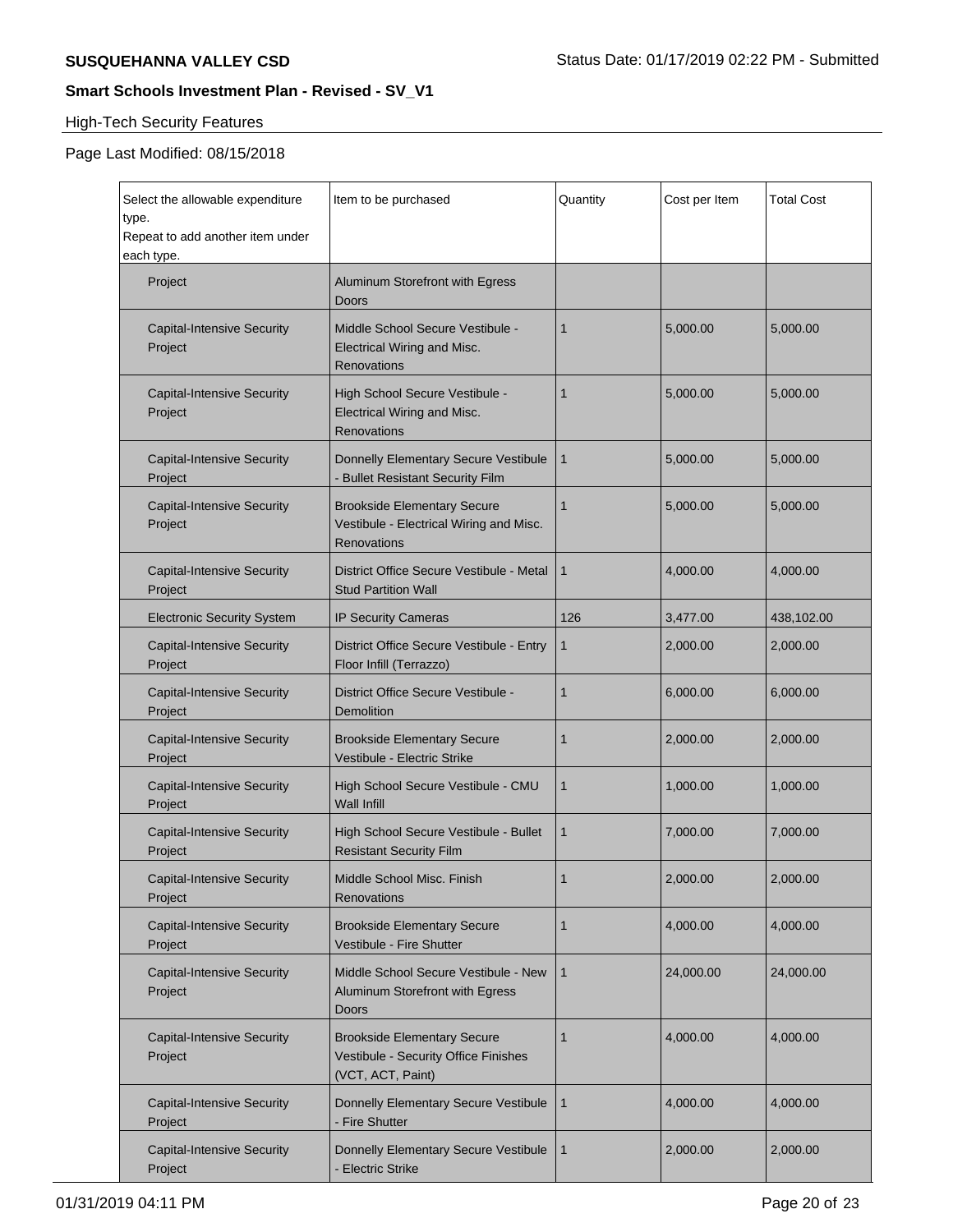# High-Tech Security Features

# Page Last Modified: 08/15/2018

| Select the allowable expenditure<br>type.<br>Repeat to add another item under<br>each type. | Item to be purchased                                                                                                       | Quantity     | Cost per Item | Total Cost |
|---------------------------------------------------------------------------------------------|----------------------------------------------------------------------------------------------------------------------------|--------------|---------------|------------|
| <b>Capital-Intensive Security</b><br>Project                                                | <b>Brookside Elementary Secure</b><br>Vestibule - Metal Stud Partition Wall                                                | 1            | 1.000.00      | 1,000.00   |
| <b>Capital-Intensive Security</b><br>Project                                                | District Office Secure Vestibule - Misc.<br><b>Finish Renovations</b>                                                      | 1            | 2,000.00      | 2,000.00   |
| <b>Capital-Intensive Security</b><br>Project                                                | High School Secure Vestibule - Misc.<br><b>Finish Renovations</b>                                                          | 1            | 2,000.00      | 2,000.00   |
| <b>Capital-Intensive Security</b><br>Project                                                | Middle School Secure Vestibule -<br>Demolition                                                                             | 1            | 4,000.00      | 4,000.00   |
| <b>Other Costs</b>                                                                          | <b>Architectural fees</b>                                                                                                  | 1            | 43,000.00     | 43,000.00  |
| <b>Capital-Intensive Security</b><br>Project                                                | High School Secure Vestibule -<br><b>Electric Strike</b>                                                                   | 1            | 2,000.00      | 2,000.00   |
| <b>Capital-Intensive Security</b><br>Project                                                | Donnelly Elementary Secure Vestibule<br>- Security Sliding Window with Bullet<br><b>Proof Glass</b>                        | $\mathbf{1}$ | 9.000.00      | 9,000.00   |
| <b>Capital-Intensive Security</b><br>Project                                                | District Office Secure Vestibule -<br><b>Display Case</b>                                                                  | 1            | 5,000.00      | 5,000.00   |
| <b>Capital-Intensive Security</b><br>Project                                                | <b>Brookside Elementary Secure</b><br>Vestibule - Security Office MEP<br>(ventilation, power, data, telephone,<br>$etc.$ ) | 1            | 8,000.00      | 8,000.00   |
| <b>Capital-Intensive Security</b><br>Project                                                | High School Secure Vestibule - Door<br><b>Operator and Electric Strike</b>                                                 | 1            | 9,000.00      | 9,000.00   |
| <b>Capital-Intensive Security</b><br>Project                                                | High School Secure Vestibule - New<br>Wood Door and Hollow Metal Frame                                                     | 1            | 1.000.00      | 1,000.00   |
| <b>Capital-Intensive Security</b><br>Project                                                | District Office Secure Vestibule - New<br>Wood Door and Hollow Metal Frame (2<br>hr fire rated)                            | $\mathbf{1}$ | 5,000.00      | 5,000.00   |
| <b>Capital-Intensive Security</b><br>Project                                                | <b>Brookside Elementary Secure</b><br>Vestibule - Demolition                                                               | 1            | 2,000.00      | 2,000.00   |
| <b>Capital-Intensive Security</b><br>Project                                                | District Office Secure Vestibule - Bullet<br><b>Resistant Security Film</b>                                                | 1            | 3,000.00      | 3,000.00   |
| <b>Capital-Intensive Security</b><br>Project                                                | <b>Brookside Elementary Secure</b><br>Vestibule - Access Control Reader                                                    | 1            | 1.000.00      | 1,000.00   |
|                                                                                             |                                                                                                                            | 175          | 314,854.00    | 749,479    |

**6. If you have made an allocation for High-Tech Security Features, complete this table. Note that the calculated Total at the bottom of the table must equal the Total allocation for this category that you entered in the SSIP Overview overall budget.**

|                                                      | Sub-Allocation |
|------------------------------------------------------|----------------|
| Capital-Intensive Security Project (Standard Review) |                |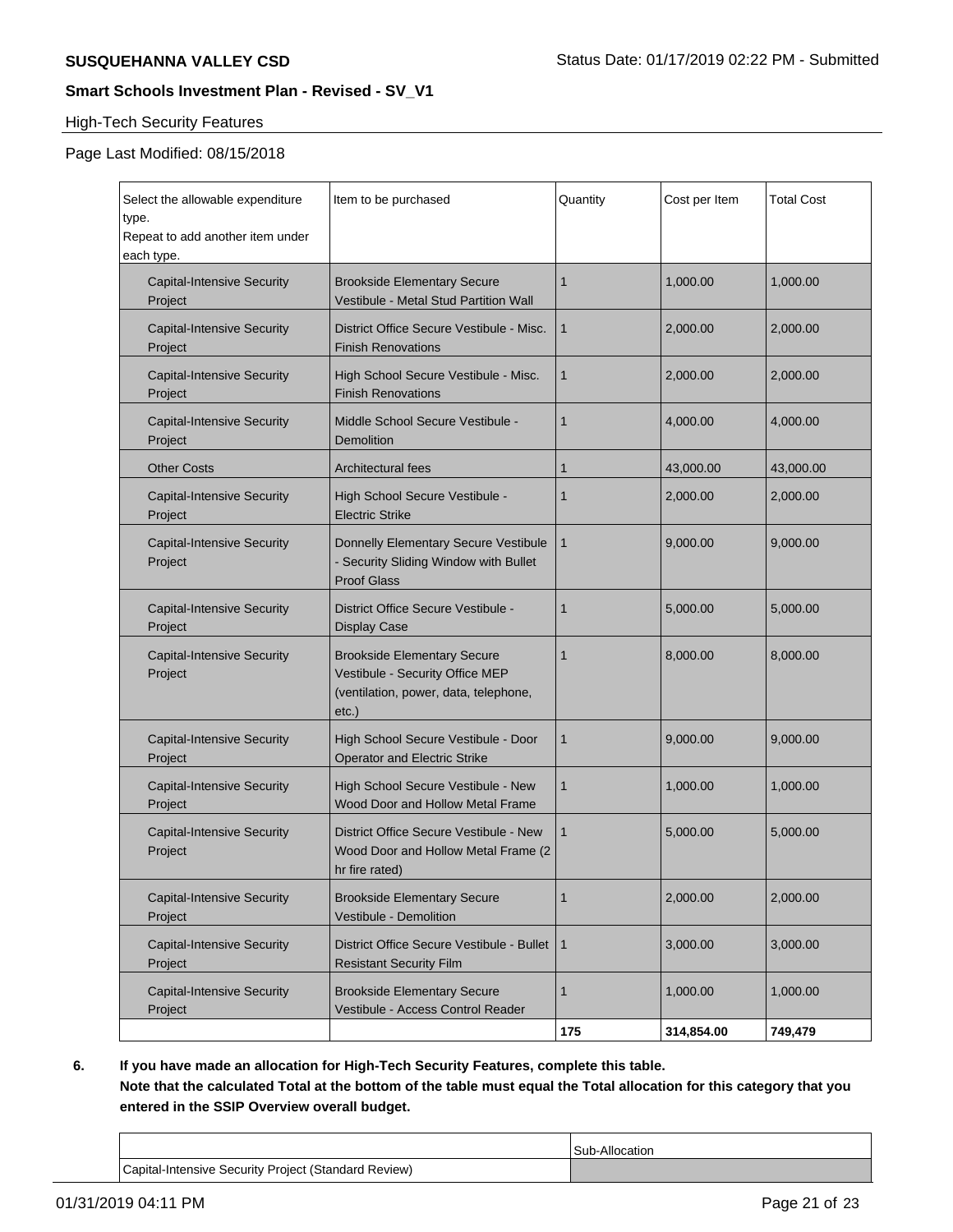# High-Tech Security Features

|                                 | Sub-Allocation |
|---------------------------------|----------------|
|                                 | 217,000.00     |
| Electronic Security System      | 438,102.00     |
| <b>Entry Control System</b>     | 51,377.00      |
| Approved Door Hardening Project | (No Response)  |
| <b>Other Costs</b>              | 43,000.00      |
| Totals:                         | 749,479.00     |